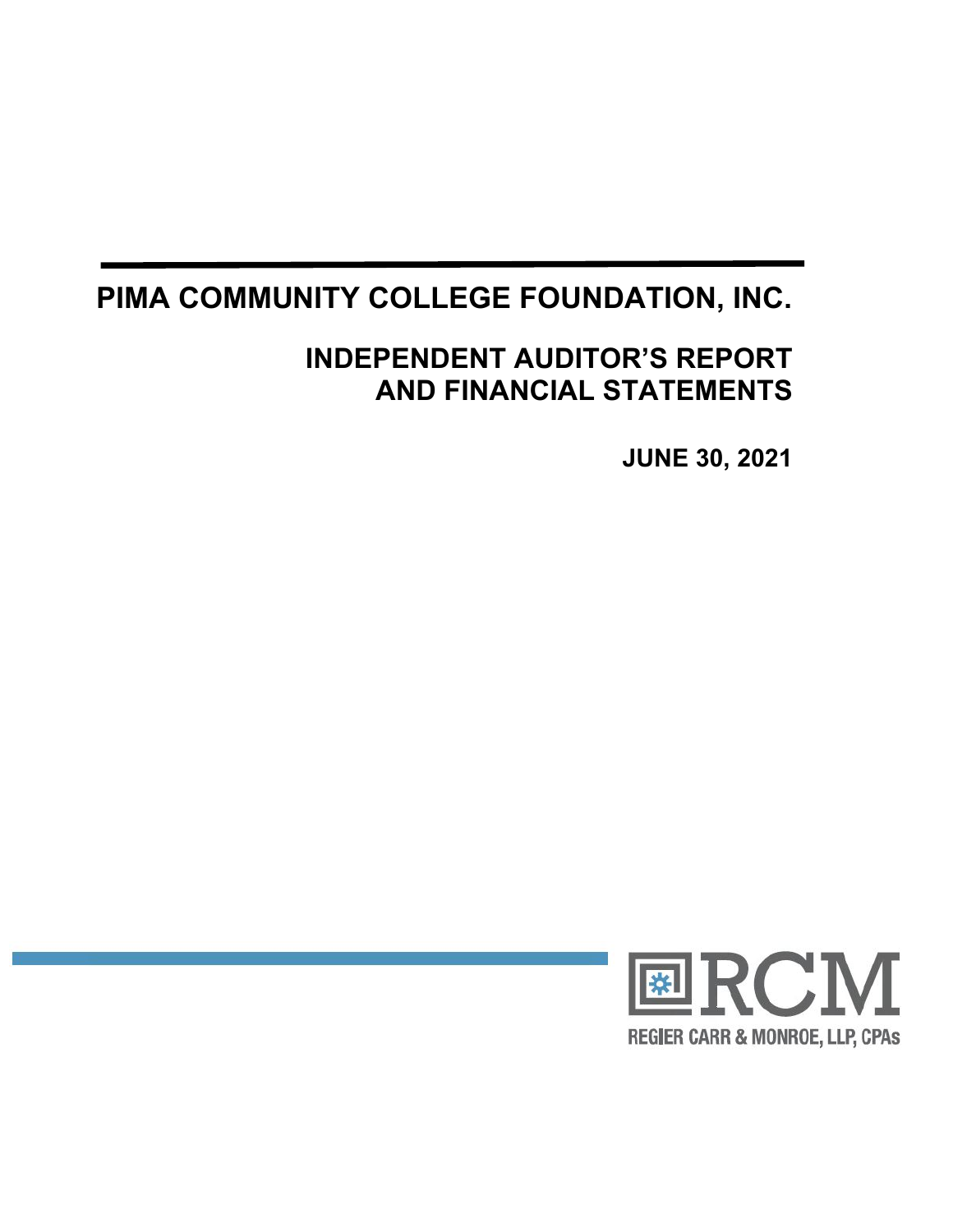# PIMA COMMUNITY COLLEGE FOUNDATION, INC.

# **TABLE OF CONTENTS**

| <b>Financial Statements</b> |  |
|-----------------------------|--|
|                             |  |
|                             |  |
|                             |  |
|                             |  |
|                             |  |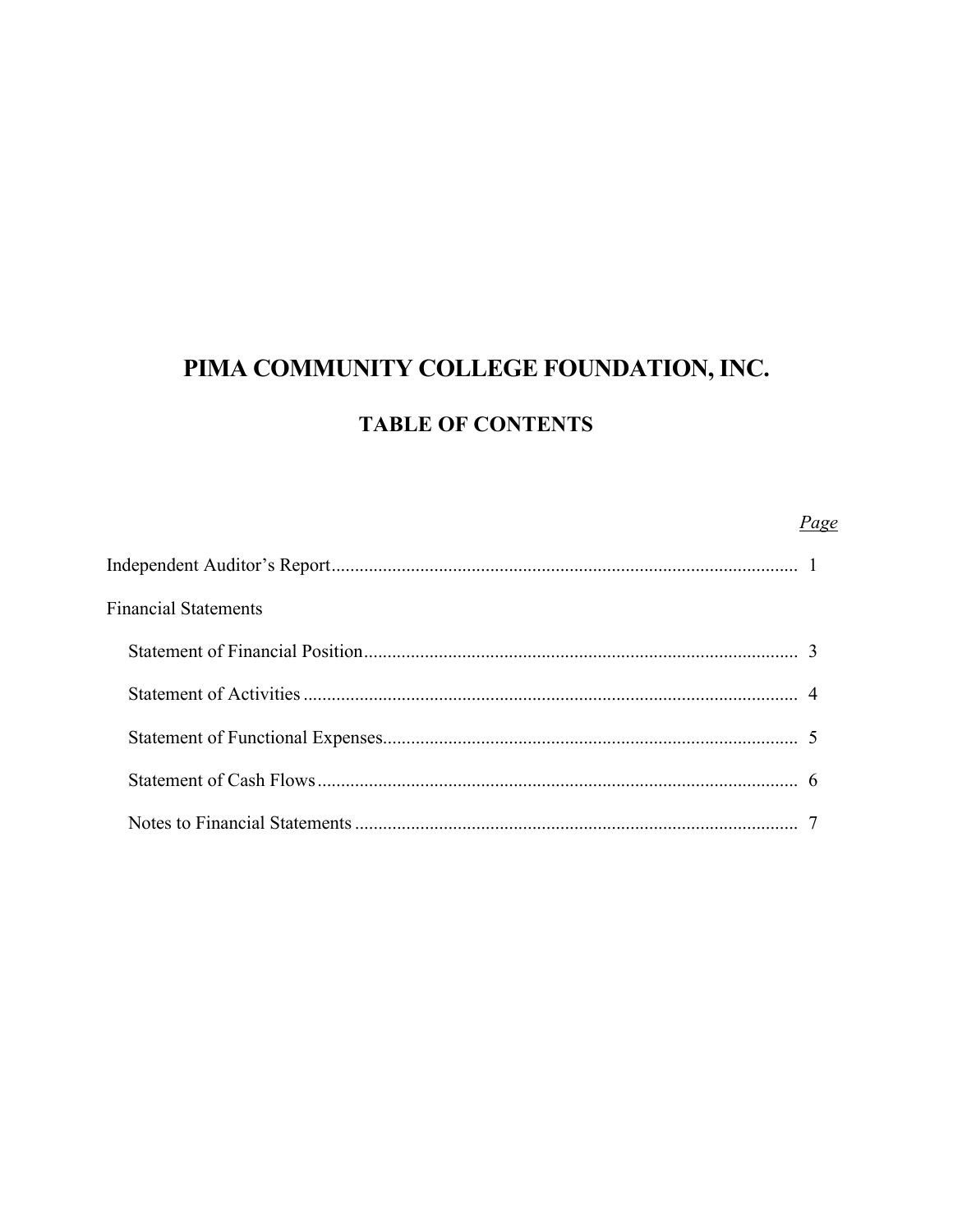

# **INDEPENDENT AUDITOR'S REPORT**

Board of Directors Pima Community College Foundation, Inc. Tucson, Arizona

We have audited the accompanying financial statements of Pima Community College Foundation, Inc. (the "Foundation") (an Arizona nonprofit corporation), which comprise the statement of financial position as of June 30, 2021, and the related statements of activities, functional expenses and cash flows and for the year then ended, and the related notes to the financial statements.

#### **Management's Responsibility for the Financial Statements**

Management is responsible for the preparation and fair presentation of these financial statements in accordance with accounting principles generally accepted in the United States of America; this includes the design, implementation, and maintenance of internal control relevant to the preparation and fair presentation of financial statements that are free from material misstatement, whether due to fraud or error.

#### **Auditor's Responsibility**

Our responsibility is to express an opinion on these financial statements based on our audits. We conducted our audits in accordance with auditing standards generally accepted in the United States of America. Those standards require that we plan and perform the audit to obtain reasonable assurance about whether the financial statements are free from material misstatement.

An audit involves performing procedures to obtain audit evidence about the amounts and disclosures in the financial statements. The procedures selected depend on the auditor's judgment, including the assessment of the risks of material misstatement of the financial statements, whether due to fraud or error. In making those risk assessments, the auditor considers internal control relevant to the entity's preparation and fair presentation of the financial statements in order to design audit procedures that are appropriate in the circumstances, but not for the purpose of expressing an opinion on the effectiveness of the entity's internal control. Accordingly, we express no such opinion. An audit also includes evaluating the appropriateness of accounting policies used and the reasonableness of significant accounting estimates made by management, as well as evaluating the overall presentation of the financial statements.

We believe that the audit evidence we have obtained is sufficient and appropriate to provide a basis for our audit opinion.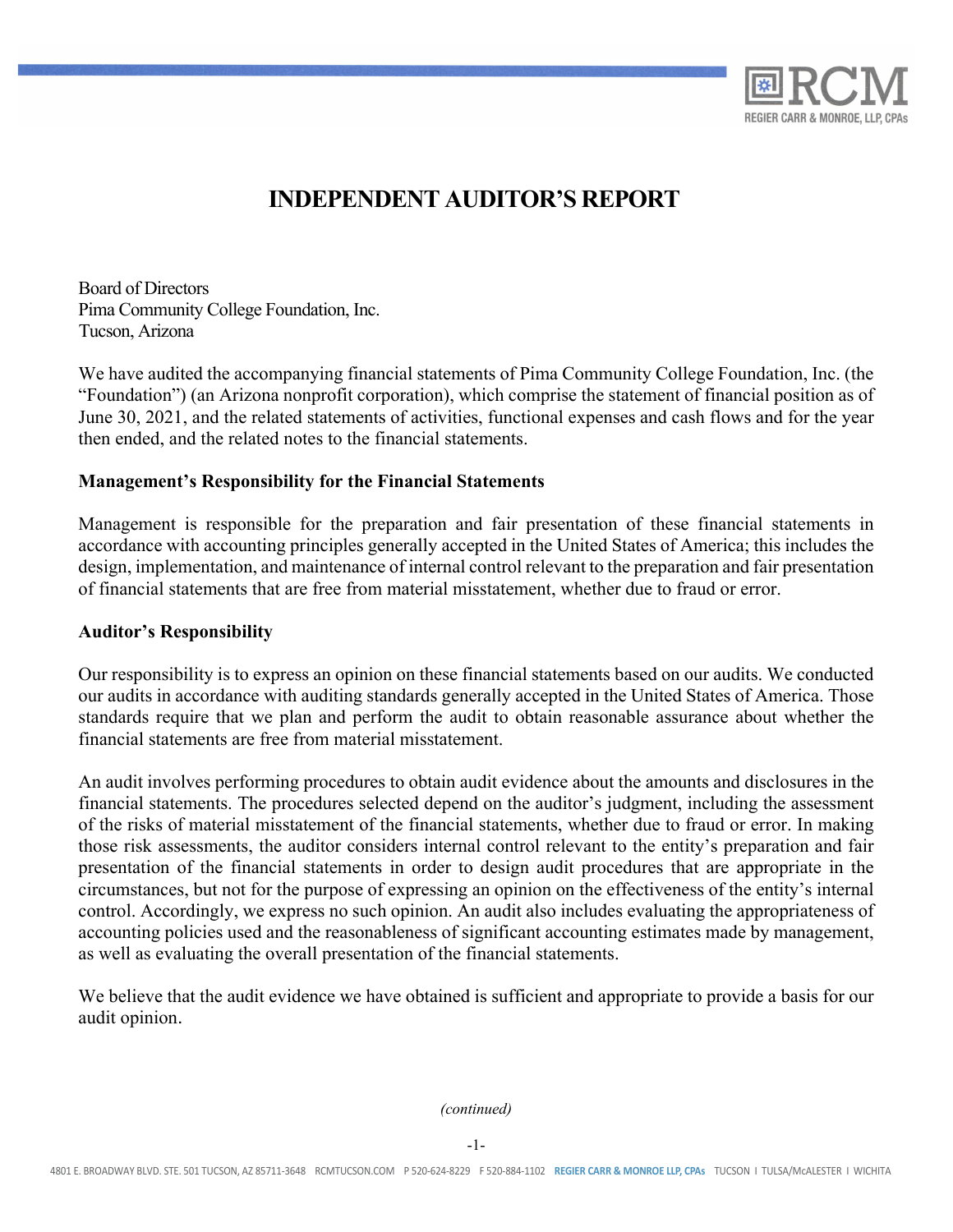## **Opinion**

In our opinion, the financial statements referred to above present fairly, in all material respects, the financial position of Pima Community College Foundation, Inc., as of June 30, 2021 and the changes in its net assets and its cash flows for the years then ended in accordance with accounting principles generally accepted in the United States of America.

Regier Lan Honvie, L.L.P.<br>October 27, 2021

Tucson, Arizona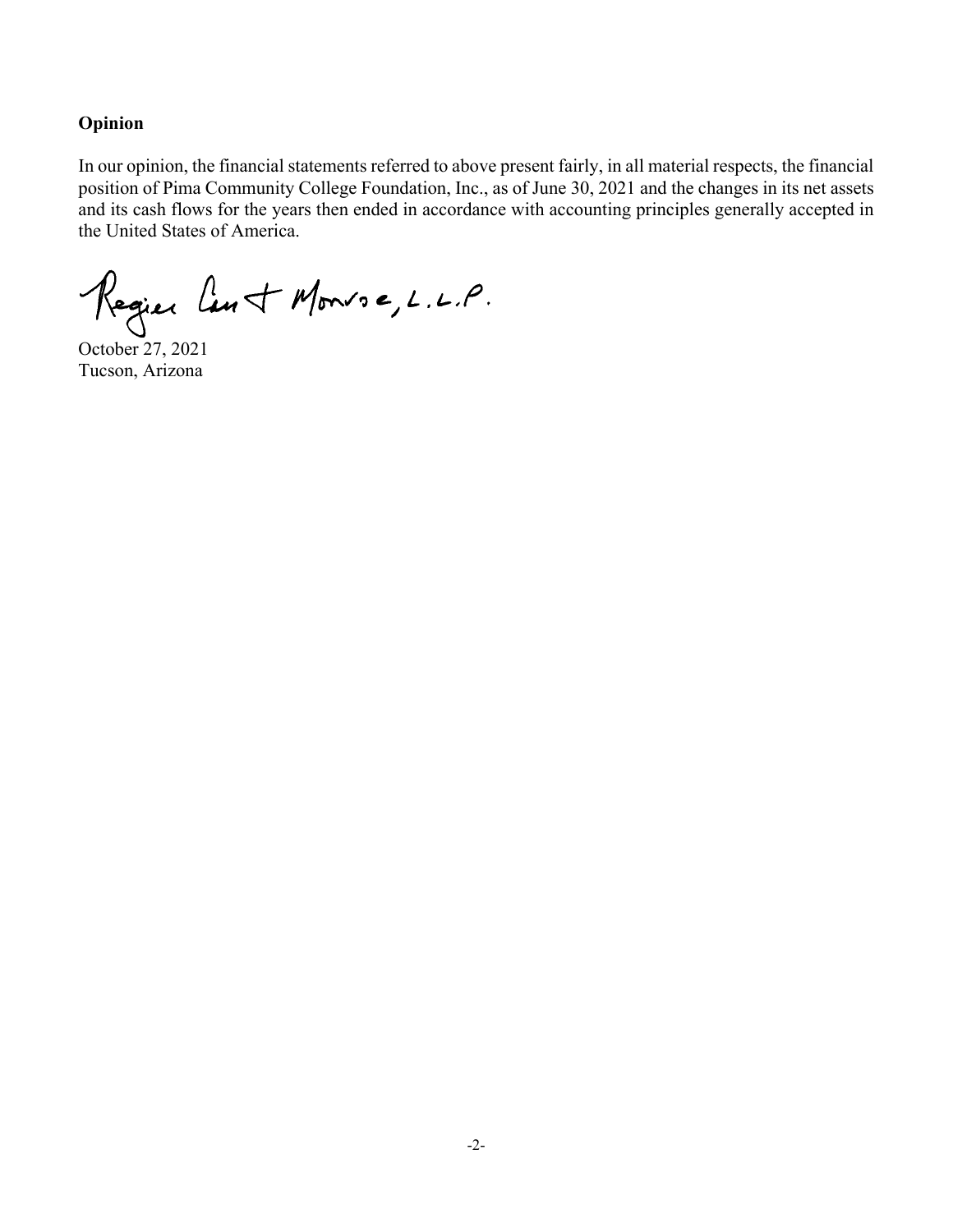# **PIMA COMMUNITY COLLEGE FOUNDATION, INC. STATEMENT OF FINANCIAL POSITION**

June 30, 2021

# **ASSETS**

| <b>CURRENT ASSETS</b>                               |               |
|-----------------------------------------------------|---------------|
| Cash and cash equivalents                           | \$<br>226,881 |
| Unconditional promises to give, current portion     | 3,630         |
| Prepaid expenses and other current assets           | 35,855        |
| Total current assets                                | 266,366       |
| <b>INVESTMENTS</b>                                  | 12,486,998    |
| PROPERTY AND EQUIPMENT, NET                         | 6,434         |
| <b>OTHER NONCURRENT ASSETS</b>                      |               |
| Unconditional promises to give, non-current portion | 500,000       |
| <b>Total</b> assets                                 | \$13,259,798  |
| <b>LIABILITIES AND NET ASSETS</b>                   |               |
| <b>CURRENT LIABILITIES</b>                          |               |
| Accounts payable and accrued expenses               | \$<br>65,662  |
| Deferred revenue                                    | 367,755       |
| Total current liabilities                           | 433,417       |
| <b>NET ASSETS</b>                                   |               |
| Without donor restrictions                          |               |
| Available for operations                            | 485,540       |
| Board-designated endowment                          | 277,493       |
| Total net assets without donor restrictions         | 763,033       |
| With donor restrictions                             |               |
| Specified purpose                                   | 6,299,906     |
| Permanent endowment                                 | 5,763,442     |
| Total net assets with donor restrictions            | 12,063,348    |
| Total net assets                                    | 12,826,381    |
| Total liabilities and net assets                    | \$13,259,798  |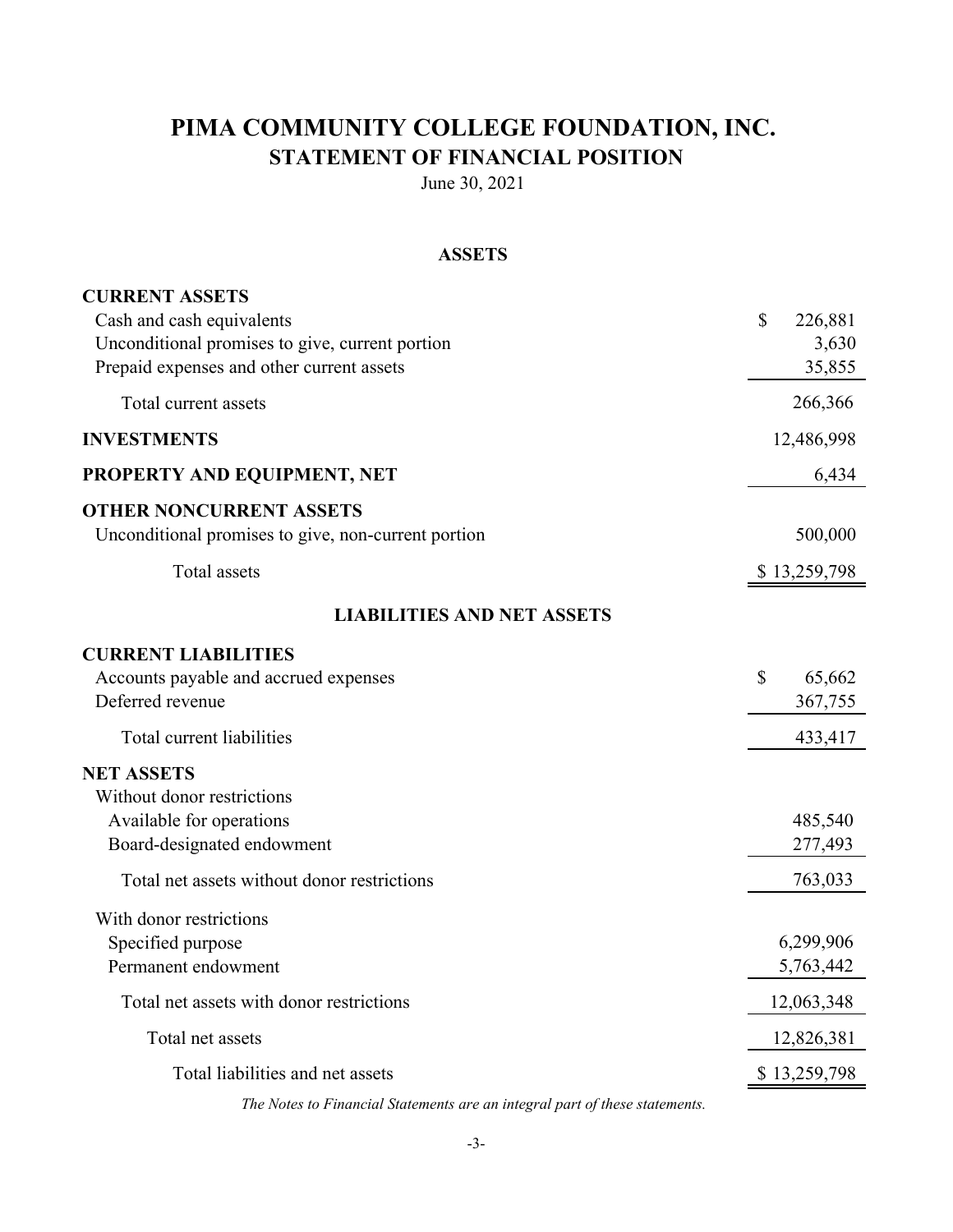# **PIMA COMMUNITY COLLEGE FOUNDATION, INC. STATEMENT OF ACTIVITIES**

For the Year Ended June 30, 2021

|                                       |              |               | <b>With Donor Restrictions</b> |               |             |              |              |
|---------------------------------------|--------------|---------------|--------------------------------|---------------|-------------|--------------|--------------|
|                                       |              | Without Donor | Purpose                        |               | For         |              |              |
|                                       |              | Restrictions  | Restrictions                   |               | Perpetuity  |              | Total        |
|                                       |              |               |                                |               |             |              |              |
| <b>REVENUES AND SUPPORT</b>           |              |               |                                |               |             |              |              |
| Contributions                         | $\mathbb{S}$ | 93,456        | \$3,940,540                    | $\mathcal{S}$ | 108,476     | $\mathbb{S}$ | 4,142,472    |
| Service agreement revenue             |              | 544,053       |                                |               |             |              | 544,053      |
| In-kind contributions                 |              |               | 16,040                         |               |             |              | 16,040       |
| Investment income, net                |              | 181,719       | 1,254,040                      |               |             |              | 1,435,759    |
| Special events, net                   |              |               | (1,765)                        |               |             |              | (1,765)      |
| Paycheck Protection Program revenue   |              | 61,779        |                                |               |             |              | 61,779       |
| Net assets released from restrictions |              |               |                                |               |             |              |              |
| and transfers                         |              | 314,032       | (419,387)                      |               | 105,355     |              |              |
|                                       |              |               |                                |               |             |              |              |
| Total revenues and support            |              | 1,195,039     | 4,789,468                      |               | 213,831     |              | 6,198,338    |
| <b>EXPENSES</b>                       |              |               |                                |               |             |              |              |
| Program expenses                      |              | 560,512       |                                |               |             |              | 560,512      |
| Management and general                |              | 257,656       |                                |               |             |              | 257,656      |
| Fundraising                           |              | 84,141        |                                |               |             |              | 84,141       |
|                                       |              |               |                                |               |             |              |              |
| Total expenses                        |              | 902,309       |                                |               |             |              | 902,309      |
| <b>CHANGE IN NET ASSETS</b>           |              | 292,730       | 4,789,468                      |               | 213,831     |              | 5,296,029    |
| NET ASSETS, BEGINNING OF YEAR         |              | 470,303       | 1,510,438                      |               | 5,549,611   |              | 7,530,352    |
| NET ASSETS, END OF YEAR               | \$           | 763,033       | \$6,299,906                    |               | \$5,763,442 |              | \$12,826,381 |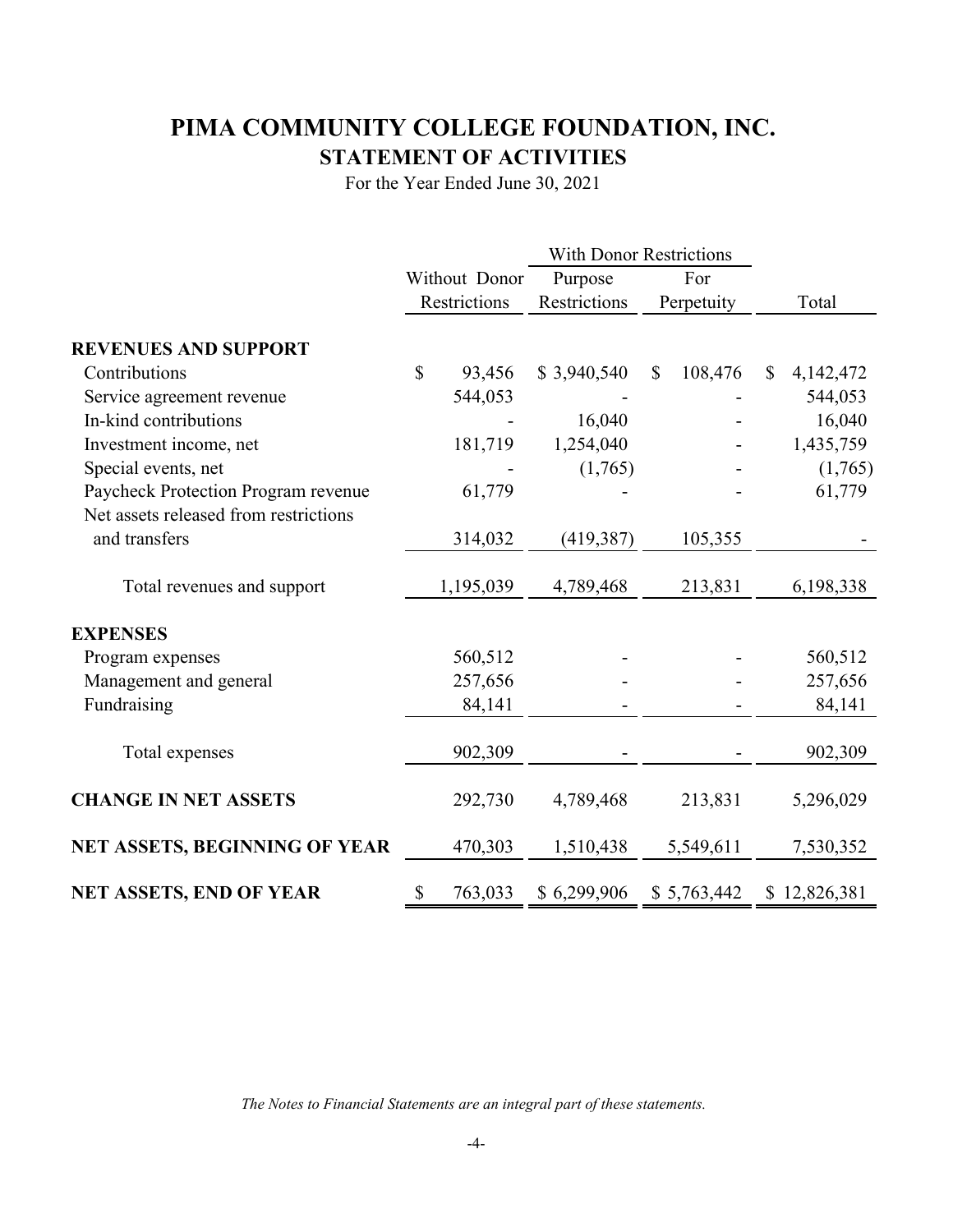# **PIMA COMMUNITY COLLEGE FOUNDATION, INC. STATEMENT OF FUNCTIONAL EXPENSES**

For the Year Ended June 30, 2021

|                                       | Management |          |              |             |              |             |    |         |
|---------------------------------------|------------|----------|--------------|-------------|--------------|-------------|----|---------|
|                                       |            | Programs |              | and General |              | Fundraising |    | Total   |
| Scholarship expenses                  | \$         | 159,267  | $\mathbb{S}$ |             | \$           |             | \$ | 159,267 |
| Programs expenses                     |            | 135,516  |              |             |              |             |    | 135,516 |
| In-kind gifts                         |            | 16,040   |              |             |              |             |    | 16,040  |
| Lease - office and storage rental     |            |          |              | 5,183       |              |             |    | 5,183   |
| Office supplies and computer software |            | 23,427   |              | 11,714      |              | 11,714      |    | 46,855  |
| Community activities                  |            | 24,843   |              |             |              |             |    | 24,843  |
| Professional fees and consultants     |            | 40,446   |              | 128,133     |              | 40,446      |    | 209,025 |
| College support                       |            | 4,139    |              |             |              |             |    | 4,139   |
| Professional development and training |            | 1,085    |              | 1,085       |              |             |    | 2,170   |
| Insurance expense                     |            |          |              | 3,273       |              |             |    | 3,273   |
| Depreciation expense                  |            |          |              | 4,160       |              |             |    | 4,160   |
| Meetings and hospitality              |            | 2,118    |              | 815         |              | 326         |    | 3,259   |
| Bank charges                          |            | 922      |              | 198         |              | 198         |    | 1,318   |
| Salaries/benefits                     |            | 144,319  |              | 72,159      |              | 24,053      |    | 240,531 |
| Marketing (brand, logo and website)   |            | 6,418    |              | 29,950      |              | 6,418       |    | 42,786  |
| Other operational expenses            |            | 1,972    |              | 986         |              | 986         |    | 3,944   |
| Total                                 |            | 560,512  | S.           | 257,656     | $\mathbb{S}$ | 84,141      | \$ | 902,309 |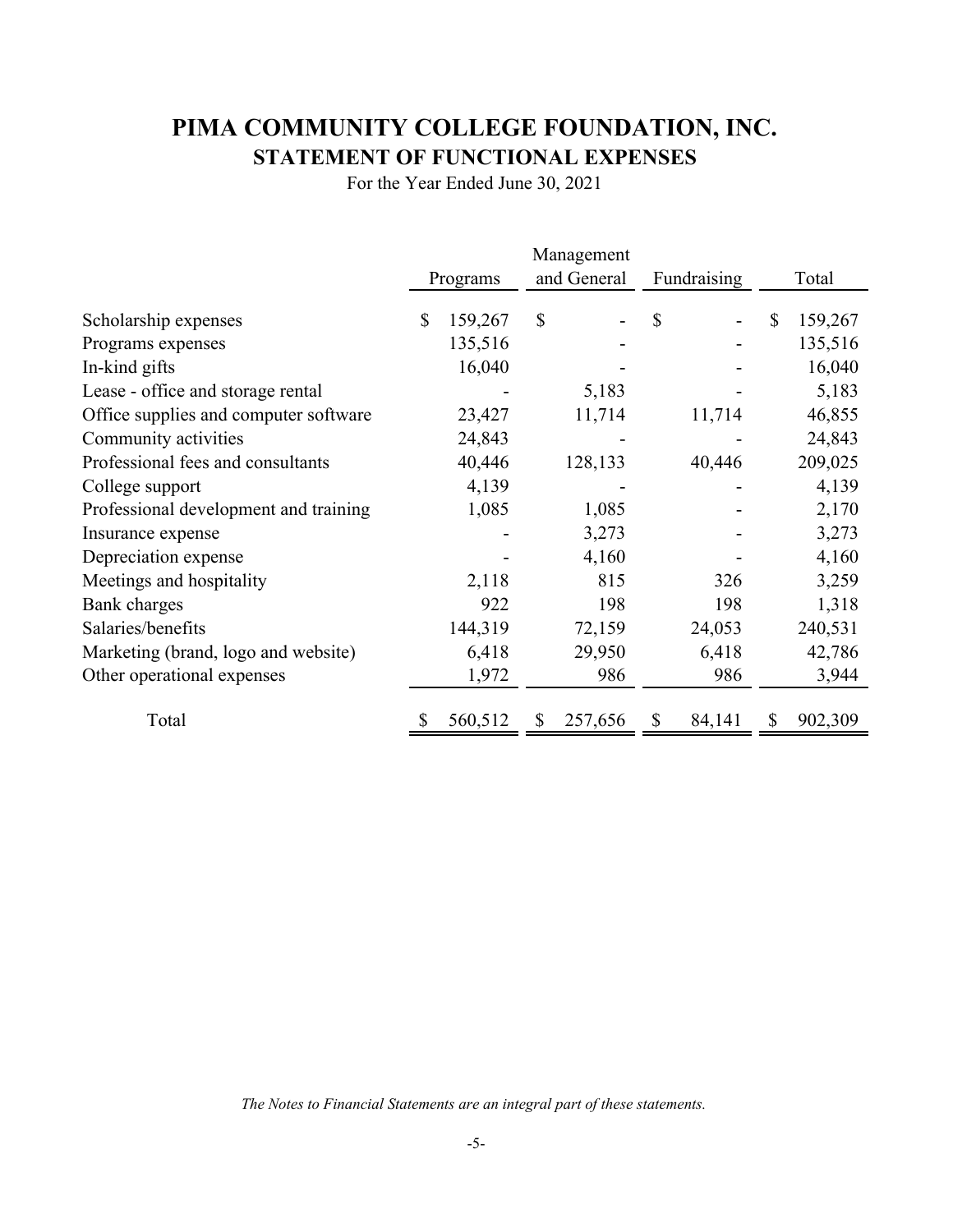# **PIMA COMMUNITY COLLEGE FOUNDATION, INC. STATEMENT OF CASH FLOWS**

For the Year Ended June 30, 2021

| <b>CASH FLOWS FROM OPERATING ACTIVITIES</b>      |                           |
|--------------------------------------------------|---------------------------|
| Change in net assets                             | $\mathbb{S}$<br>5,296,029 |
| Adjustments to reconcile change in net assets to |                           |
| net cash from operating activities               |                           |
| Net realized and unrealized gain on investments  | (1,275,598)               |
| Loss from partnerships                           | 12,374                    |
| Paycheck Protection Program revenue              | (61, 779)                 |
| Depreciation expense                             | 4,160                     |
| Changes in operating assets and liabilities      |                           |
| Unconditional promises to give                   | (503, 630)                |
| Prepaid expenses and other current assets        | 4,728                     |
| Accounts payable and accrued expenses            | (88, 442)                 |
| Deferred revenue                                 | 302,332                   |
| Net cash provided by operating activities        | 3,690,174                 |
| <b>CASH FLOWS FROM INVESTING ACTIVITIES</b>      |                           |
| Proceeds from sale of investments                | 129,222                   |
| Purchases of investments                         | (4,459,287)               |
| Net cash used by investing activities            | (4,330,065)               |
| <b>CASH FLOWS FROM FINANCING ACTIVITIES</b>      |                           |
| Proceeds from issuance of note payable           | 20,246                    |
| Net decrease in cash and cash equivalents        | (619, 645)                |
| CASH AND CASH EQUIVALENTS, BEGINNING OF YEAR     | 846,526                   |
| CASH AND CASH EQUIVALENTS, END OF YEAR           | \$<br>226,881             |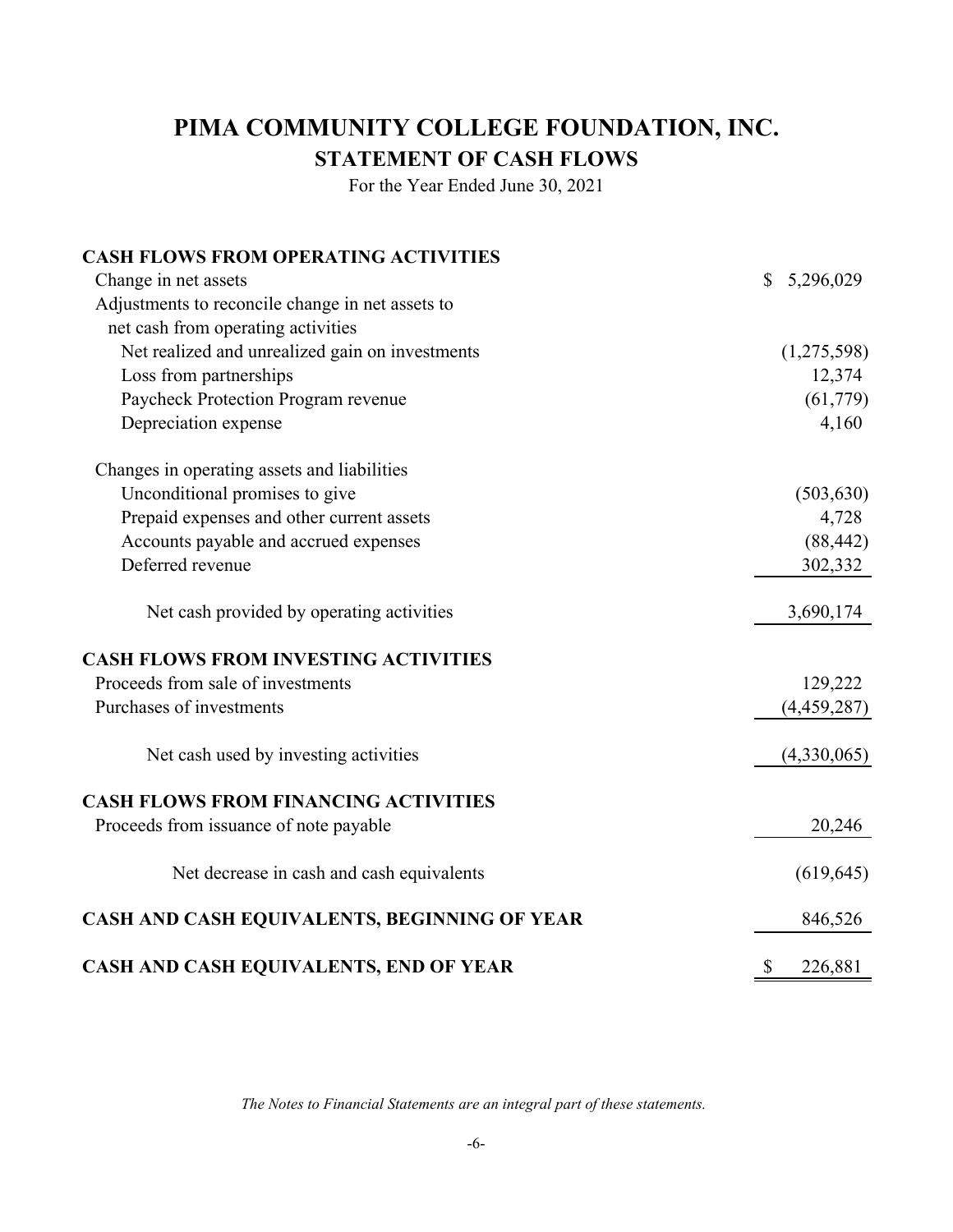# **PIMA COMMUNITY COLLEGE FOUNDATION, INC. NOTES TO FINANCIAL STATEMENTS**

June 30, 2021

# **1. ORGANIZATION AND SUMMARY OF SIGNIFICANT ACCOUNTING POLICIES**

# *Organization*

Pima Community College Foundation, Inc. (the "Foundation") was incorporated in the State of Arizona in 1977 as a nonprofit organization dedicated to supporting Pima Community College (the "College") by securing private philanthropic support for scholarships, programs, and other College needs, managing assets to ensure the best financial returns, and facilitating College development activities.

## *Basis of Accounting*

The financial statements of the Foundation have been prepared on the accrual basis of accounting and, accordingly, reflect all significant receivables, payables, and other liabilities. Revenue is recognized when earned and expenses are recognized when incurred.

## *Basis of Presentation*

The Foundation reports information regarding its financial position and activities according to two classes of net assets (net assets without donor restrictions and net assets with donor restrictions), based upon the existence or absence of donor-imposed restrictions.

**Net assets without donor restrictions** - Net assets that are not subject to donor-imposed restrictions and may be expended for any purpose in performing the primary objectives of the organization. These net assets may be used at the discretion of the Foundation's management and the board of directors.

**Net assets with donor restrictions** - Net assets subject to stipulations imposed by donors, and grantors. Some donor restrictions are temporary in nature; those restrictions will be met by actions of the Foundation or by the passage of time. Other donor restrictions are perpetual in nature, whereby the donor has stipulated the funds be maintained in perpetuity.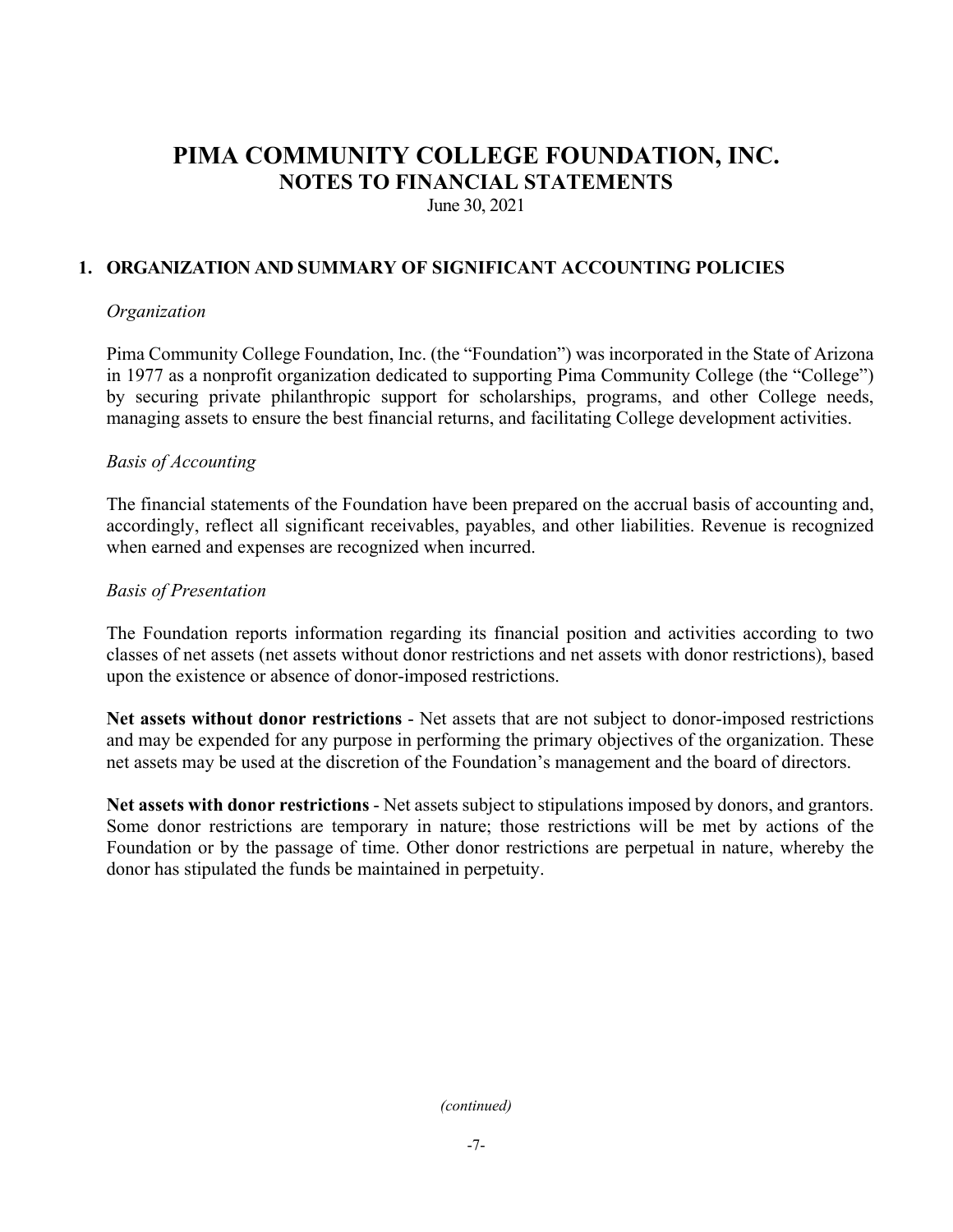#### *Contributions*

Contributions are recognized as support when received or unconditionally promised. The Foundation reports gifts of cash and other assets as net assets with donor restrictions support if such gifts are received with donor stipulations that limit the use of the donated assets as to either purpose or time period. When a donor restriction expires, either through the passage of time or use of the monies for the purpose intended by the donor, net assets with donor restrictions are reclassified to net assets without donor restrictions and reported as net assets released from restrictions. Donor-restricted contributions are reported as net assets without donor restrictions when the restriction is met in the same period the contribution is received.

# *Use of Estimates*

The preparation of financial statements in conformity with U.S. Generally Accepted Accounting Principles ("GAAP") requires management to make estimates and assumptions that affect the reported amount of assets and liabilities and disclosure of contingent assets and liabilities at the date of the financial statements and the reported amounts of support and expenses during the reporting period. Actual results could differ from those estimates.

#### *Functional Allocation of Expenses*

The Foundation allocates its expenses on a functional basis among its programs and support services. Expenses that can be identified with a specific program or support service are allocated directly according to their natural expenditure classification. Other expenses that are common to several functions are allocated based on management's estimate of the effort expended.

#### *Income Tax Status and Uncertain Tax Positions*

The Foundation is a nonprofit organization and is exempt from federal income tax under Internal Revenue Code ("IRC") Section 501(c)(3). Therefore, no provision has been made for income taxes in the accompanying financial statements. The Foundation is classified as other than a private foundation under Section 509(a) of the IRC. There were no taxes paid by the Foundation during the year ended June 30, 2021.

The Foundation's policy is to disclose or recognize income tax positions based on management's estimate of whether it is reasonably possible or probable, respectively, that a liability has been incurred for unrecognized income tax positions. As of June 30, 2021, there were no uncertain tax positions that are potentially material. In addition, management is not aware of any matters which would cause the Foundation to lose its tax-exempt status.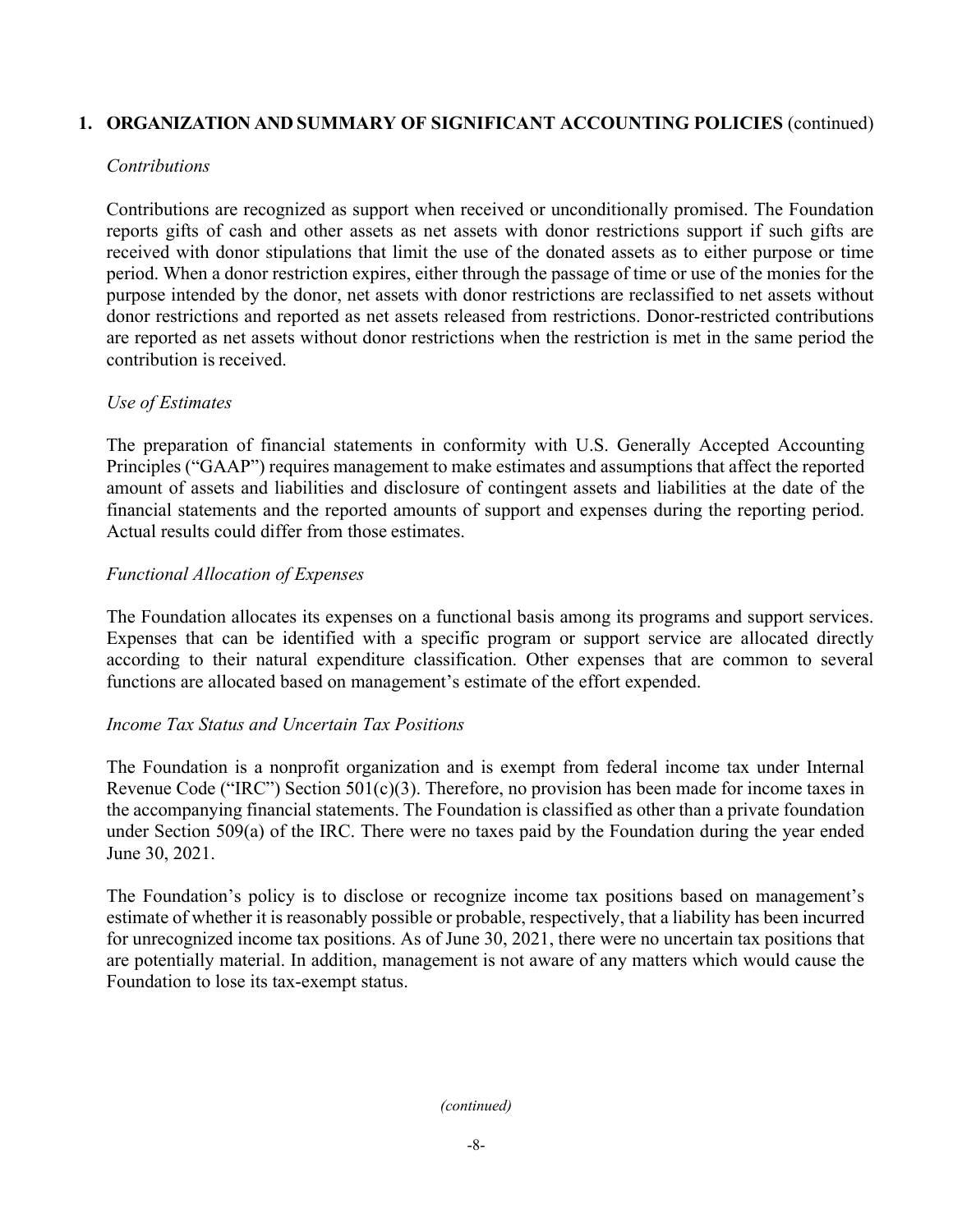#### *Services Agreement*

On October 1, 2017, the Foundation and the College entered into an agreement in which the College agreed to pay the Foundation for services provided to the College. The Foundation records these payments as deferred revenue until the agreed upon services are performed, at which time the payments are recognized as revenue.

#### *Cash and Cash Equivalents*

Cash and cash equivalents include all cash balances and highly liquid investments with an original maturity of three months or less.

## *Concentration of Risk*

Financial instruments that potentially subject the Foundation to concentrations of credit risk consist principally of cash and cash equivalents and investment balances. The Foundation maintains its cash in bank deposit accounts which may exceed federally insured limits. The Federal Deposit Insurance Corporation ("FDIC") insures cash accounts at banks up to \$250,000 per institution. Investments held by other institutions are insured up to \$500,000 under insurance provided by the Securities Investor Protection Corporation ("SIPC"). However, SIPC does not protect against losses in market value. At June 30, 2021, there was \$11,974,991 in cash and cash equivalents and investment balances in excess of the FDIC and SIPC federally insured limits. It is the opinion of management that the solvency of the referenced financial institutions is not of concern at this time.

#### *Investments*

In accordance with accounting principles generally accepted in the United States of America applicable to nonprofit organizations, investments in marketable securities with readily determinable fair values and all investments in debt securities are valued at their fair values in the statement of financial position. Unrealized gains and losses are included with the change in net assets.

#### *Property and Equipment*

Purchases of property and equipment having a unit cost of \$2,500 or more and an estimated useful life of more than one year are capitalized at cost. Donated property and equipment meeting the same criteria is recorded at estimated fair market value on the date of the donation. Depreciation is calculated using the straight-line method over the estimated useful lives as follows:

Office furniture and equipment 5-10 years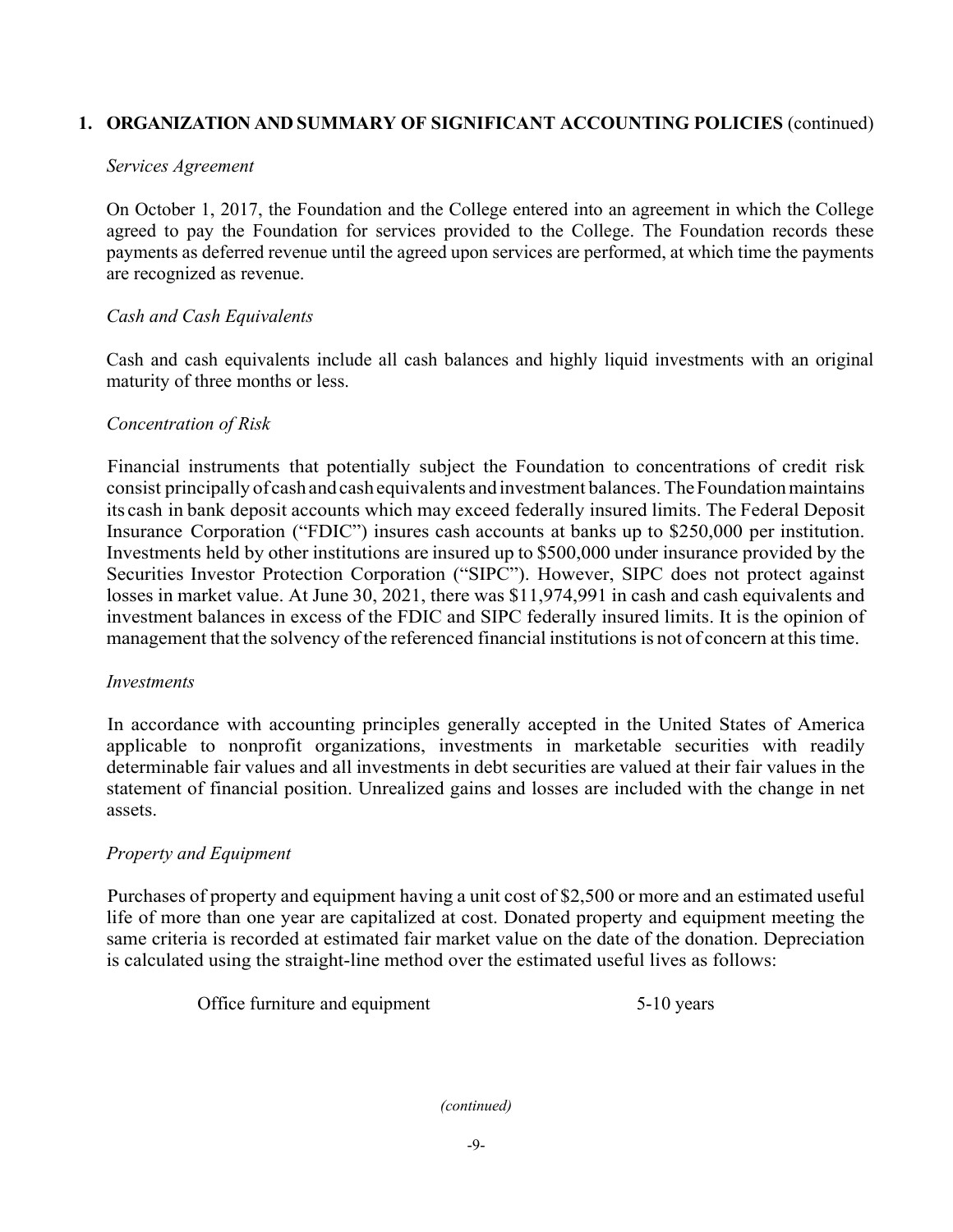# *Deferred Revenue*

Deferred revenue in the amount of \$367,755 at June 30, 2021, consists of \$56,405 relating to a services agreement with the College, \$61,350 relating to special event income received in advance, and a \$250,000 conditional grant. The grant requires the Foundation to raise additional funds totaling \$500,000 with specific requirements over a period though 11/30/2023. Revenue is recognized once the activities specified in the services contract are completed, when the special event takes place, and when the conditions of the grant are executed. During the year ended June 30, 2021, the Foundation recognized as revenue \$1,573 of the deferred revenue balance at June 30, 2020.

# *Donated Services – Materials and Facilities*

Donated goods and facilities are valued at fair market value. Donated services are recognized in the financial statements at fair market value if the following criteria are met:

- The services require specialized skills, and the services are provided by individuals possessing those skills.
- The services would typically need to be purchased if not donated.

Although the Foundation may utilize the services of outside volunteers, the fair value of these services has not been recognized in the accompanying financial statements since they do not meet the criteria for recognition under accounting principles generally accepted in the United States of America.

#### *Advertising*

The Foundation expenses advertising costs as incurred. The Foundation does not participate in direct-response advertising which requires the capitalization and amortization of related costs. Advertising costs totaled \$32,731 during the year ended June 30, 2021.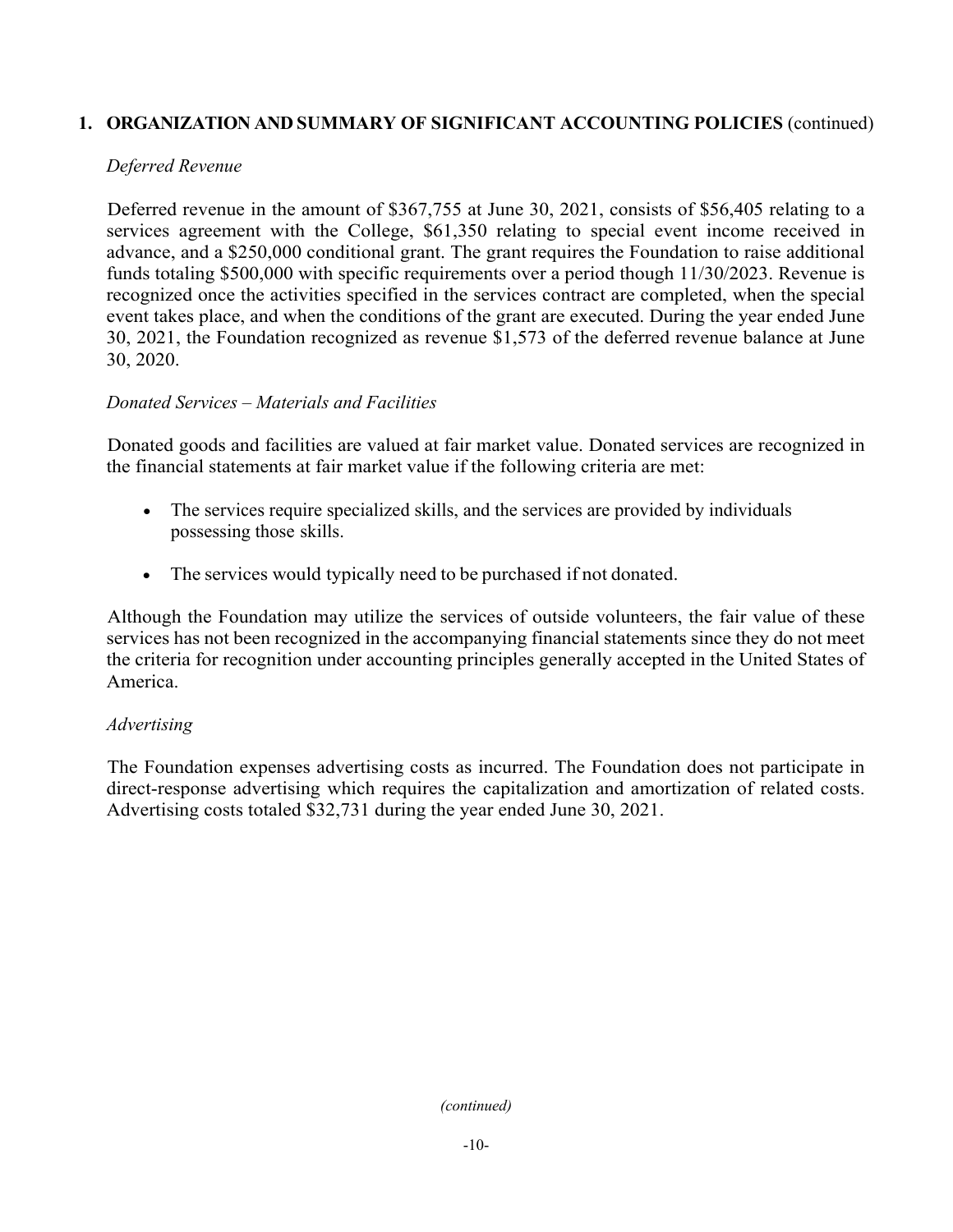*Change in Accounting Principle - Revenue Recognition* 

The Foundation has adopted FASB Accounting Standards Update ("ASU 2014-09") – Revenues from Contracts with Customers (Topic 606), and other ASUs issued since ASU 2014-09 which amend and clarify ASU 2014-09. This guidance is intended to improve the recognition of revenue and develop a standard that will apply to all of revenue resulting from contracts with customers. The Agency adopted ASU 2014-09 for the fiscal year beginning July 1, 2020 on a modified retrospective transition approach, which is allowed in the ASU 2014-09. The Foundation applied ASU 2014-09 to its services agreement with the College.

The core principle of Topic 606, is that revenue will be recognized when promised goods or services are transferred to customers in an amount that reflects consideration for which entitlement is expected in exchange for those goods or services. There was no impact on these financial statements based on implementing this update and other related updates outside of expanded disclosures related to revenue recognition.

## *Change in Accounting Principle - Fair Value Disclosure and Measurements*

The Foundation has adopted provisions of Financial Accounting Standards Board Accounting Standards Update (ASU) 2018-13, Fair Value Measurements: Disclosure Framework - Changes to the Disclosure Requirements for Fair Value Measurements. This ASU modifies the disclosure requirements for fair value measurements. Those modifications include the removal and addition of disclosure requirements, as well as clarifying specific disclosure requirements. As a result of implementation, the Foundation noted the following impacts:

- 1. The valuation process for Level 3 fair value measurements was removed.
- 2. The changes in unrealized gains and losses for the period included in earnings for recurring Level 3 fair value measurements held at the end of the reporting period has been removed.
- 3. The previous rollforward for Level 3 fair value measurements has been modified to include only purchases, sales, transfers in and transfers out.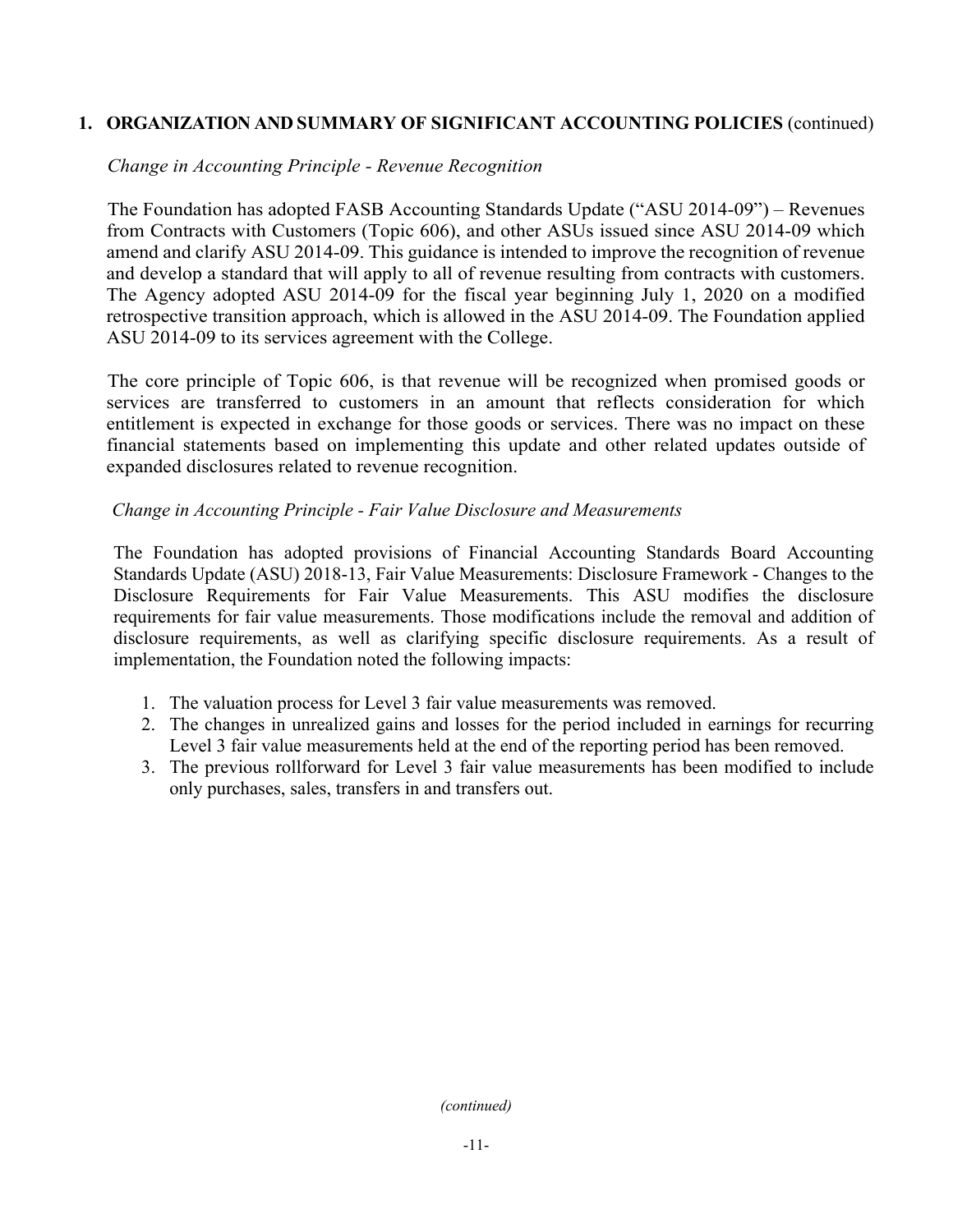*Recent Accounting Pronouncements Not Adopted* 

• Leases

In February 2016, the FASB issued Accounting Standard Update No. 2016-02, *Leases* (Topic 842), that will supersede the current lease requirements in Accounting Standards Codification ("ASC') 840. The ASU requires lessees to recognize a right-of-use asset and related lease liability for all leases, with a limited exception for short-term leases. Leases will be classified as either financing or operating, with the classification affecting the pattern of expense recognition in the statement of activities. Currently, leases are classified as either capital or operating, with only capital lease obligations recognized on the statement of financial position. Lessor accounting under the new standard will remain similar to lessor accounting under current GAAP. The reporting of leaserelated expenses in the statements of activities and cash flows will be generally consistent with the current guidance. The new lease guidance will be effective for the Foundation's year ending June 30, 2023 and will be applied using a modified retrospective transition method to the beginning of the earliest period presented. The effect of applying the new lease guidance on the financial statements has not yet been determined.

## **2. INVESTMENTS**

Investments at June 30, 2021, are stated at fair value and consist of:

| Marketable securities                                            |               |
|------------------------------------------------------------------|---------------|
| Mutual funds                                                     | \$12,232,564  |
| Alternative investments                                          | 254,434       |
| Total                                                            | \$12,486,998  |
| Investment income for the year ended June 30, 2021, consists of: |               |
| Interest and dividend income                                     | \$<br>238,229 |
| Net realized and unrealized gain                                 | 1,275,598     |
| Loss from partnerships                                           | (12, 374)     |
| Investment and management fees                                   | (65, 694)     |
| Investment income, net                                           | .435.759      |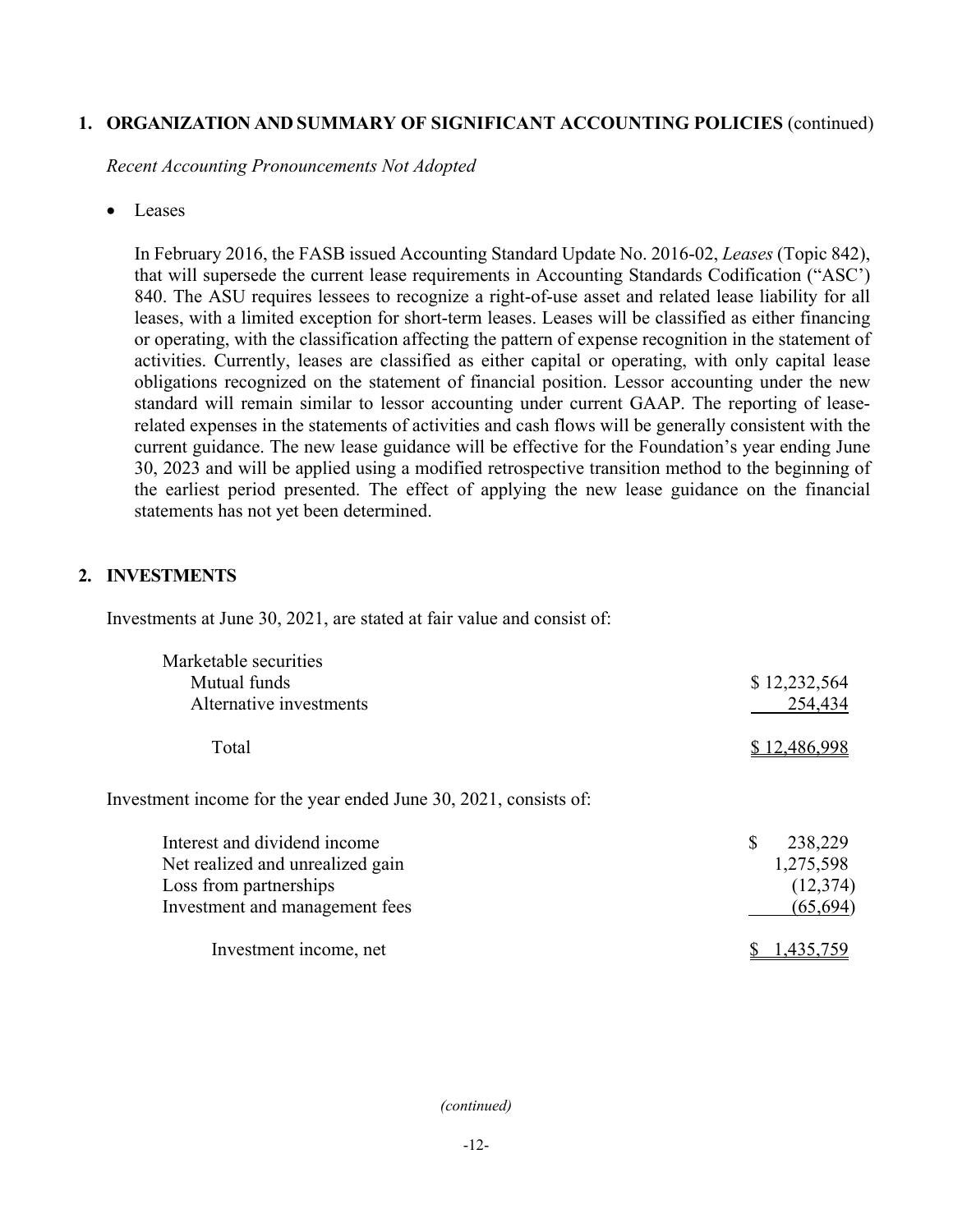# **3. FAIR VALUE MEASUREMENTS**

U.S. Generally Accepted Accounting Principles establish a fair value hierarchy that prioritizes the inputs to valuation techniques used to measure fair value. This hierarchy consists of three broad levels: level 1 inputs consists of unadjusted quoted prices in active markets for identical assets and have the highest priority, level 2 inputs consist of observable inputs other than quoted prices for identical assets, and level 3 inputs have the lowest priority. The Foundation uses appropriate valuation techniques based on the available inputs to measure the fair value of its investments. When available, the Foundation measures fair values using level 1 inputs because they generally provide the most reliable evidence of fair value.

Level 1: Fair value measurements are based on quoted prices (unadjusted) in active markets for identical assets that the reporting entity has the ability to access at the measurement date. An active market for the assets is a market in which transactions for the asset occur with sufficient frequency and volume to provide pricing information on an ongoing basis.

Level 2: Fair value measurements are based on inputs other than quoted prices included within level 1 that are observable for the asset, either directly or indirectly. If the asset has a specified (contractual) term, a level 2 input must be observable for substantially the full term of the asset.

Level 3: Fair value measurements are based on unobservable inputs for the asset. Unobservable inputs shall be used to measure fair value to the extent that relevant observable inputs are not available, thereby allowing for situations in which there is little, if any, market activity for the assets at the measurement date. However, the fair value measurement objective remains the same, that is, an exit price from the perspective of a market participant that holds the asset. Therefore, unobservable inputs shall reflect the reporting entity's own assumptions about the assumptions that market participants would use in pricing the asset (including assumption about risk). Unobservable inputs shall be developed based on the best information available in the circumstances, which might include the reporting entity's own data.

The asset or liability's fair value measurement level within the fair value hierarchy is based on the lowest level of any input that is significant to the fair value measurement. Valuation techniques used need to maximize the use of observable inputs and minimize the use of unobservable inputs.

Following is a description of the valuation methodologies used for assets measured at fair value. There have been no changes in the methodologies used at June 30, 2021.

- *Mutual funds:* Valued at the net asset value of shares held at year end.
- *Equities:* Valued at the closing price reported on the active market on which the individual securities are traded. •
- *Alternative investments:* Valued at the fair value as reported by the fund managers or general partners and may differ significantly from values reported on an active market.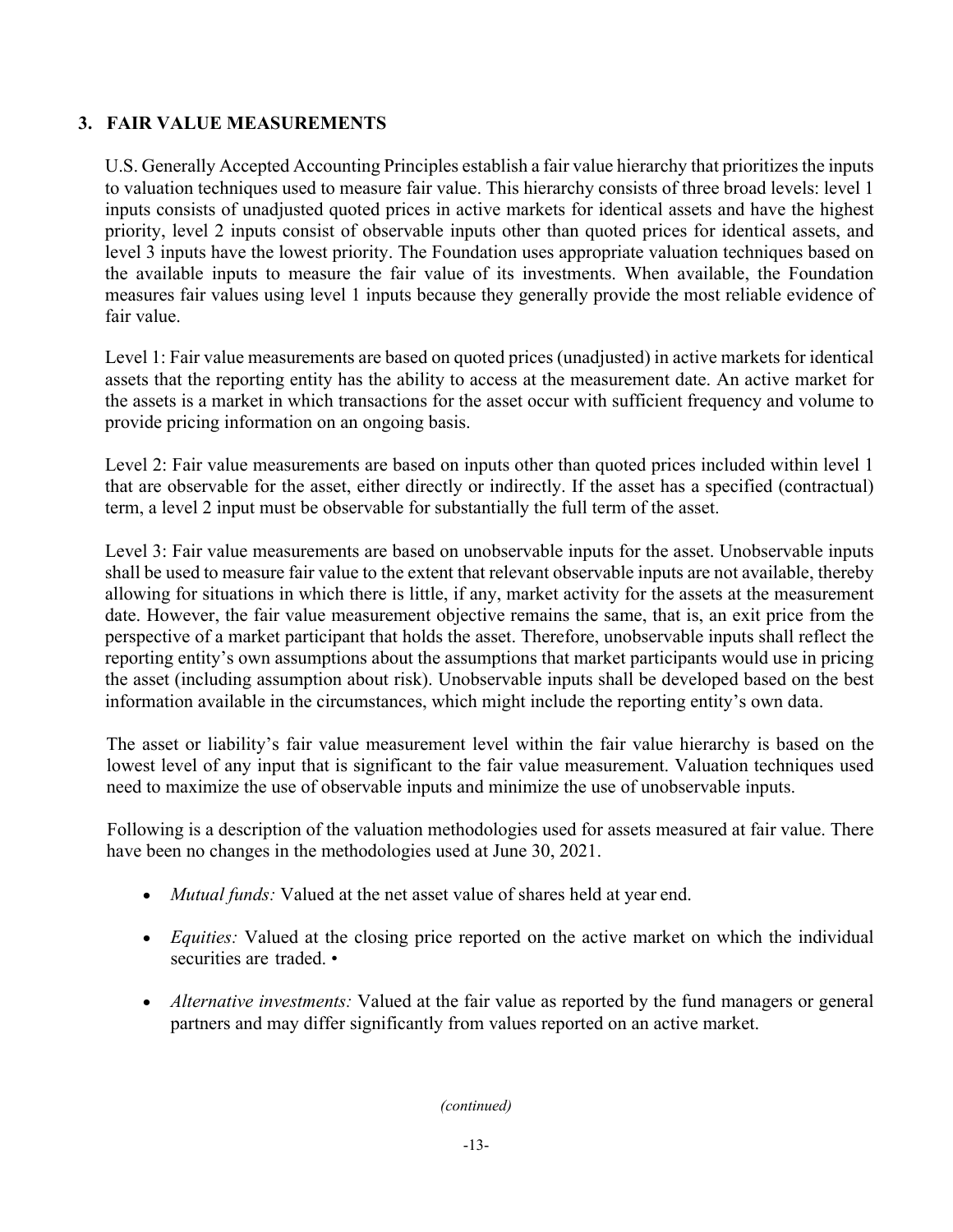## **3. FAIR VALUE MEASUREMENTS** (continued)

The preceding methods described may produce a fair value calculation that may not be indicative of net realizable value or reflective of future fair values. Furthermore, although the Foundation believes its valuation methods are appropriate and consistent with other market participants, the use of different methodologies or assumptions to determine the fair value of certain financial instruments could result in a different fair value measurement at the reporting date.

Fair values of investment assets measured on a recurring basis are:

|                                         | Investments at Fair Value as of June 30, 2021 |                       |           |                              |  |  |
|-----------------------------------------|-----------------------------------------------|-----------------------|-----------|------------------------------|--|--|
|                                         | Level 1                                       | Level 2               | Level 3   | Total                        |  |  |
| Mutual funds<br>Alternative investments | \$12,232,564                                  | <sup>S</sup><br>$-$ S | 254,434   | $-$ \$ 12,232,564<br>254,434 |  |  |
| Total investments at fair value         | \$12,232,564                                  |                       | \$254,434 | \$12,486,998                 |  |  |

The table below sets forth a summary of changes in the Foundation's level 3 investment assets for the year ended June 30, 2021:

| Alternative investments    |                    |
|----------------------------|--------------------|
| Balance, beginning of year | 272,269            |
| Loss from partnership      | (12, 374)          |
| <b>Distributions</b>       | (3,680)            |
| Transfers out              | l,781 <sup>°</sup> |
| Balance, end of year       | 254.434            |

#### **4. UNCONDITIONAL PROMISES TO GIVE**

At June 30, 2021, the Foundation had a balance \$503,630 in unconditional promises to give, related to a single \$1,000,000 pledge received during the year ended June 30, 2021. Unconditional promises to give are presented in the statement of financial position as follows:

| Unconditional promises to give in less than one year | 3,630   |
|------------------------------------------------------|---------|
| Unconditional promises to give in one to three years | 500,000 |
| Total                                                | 503,630 |

The unconditional promises to give are restricted for use to help students of color successfully complete the education and training necessary to enter the workforce.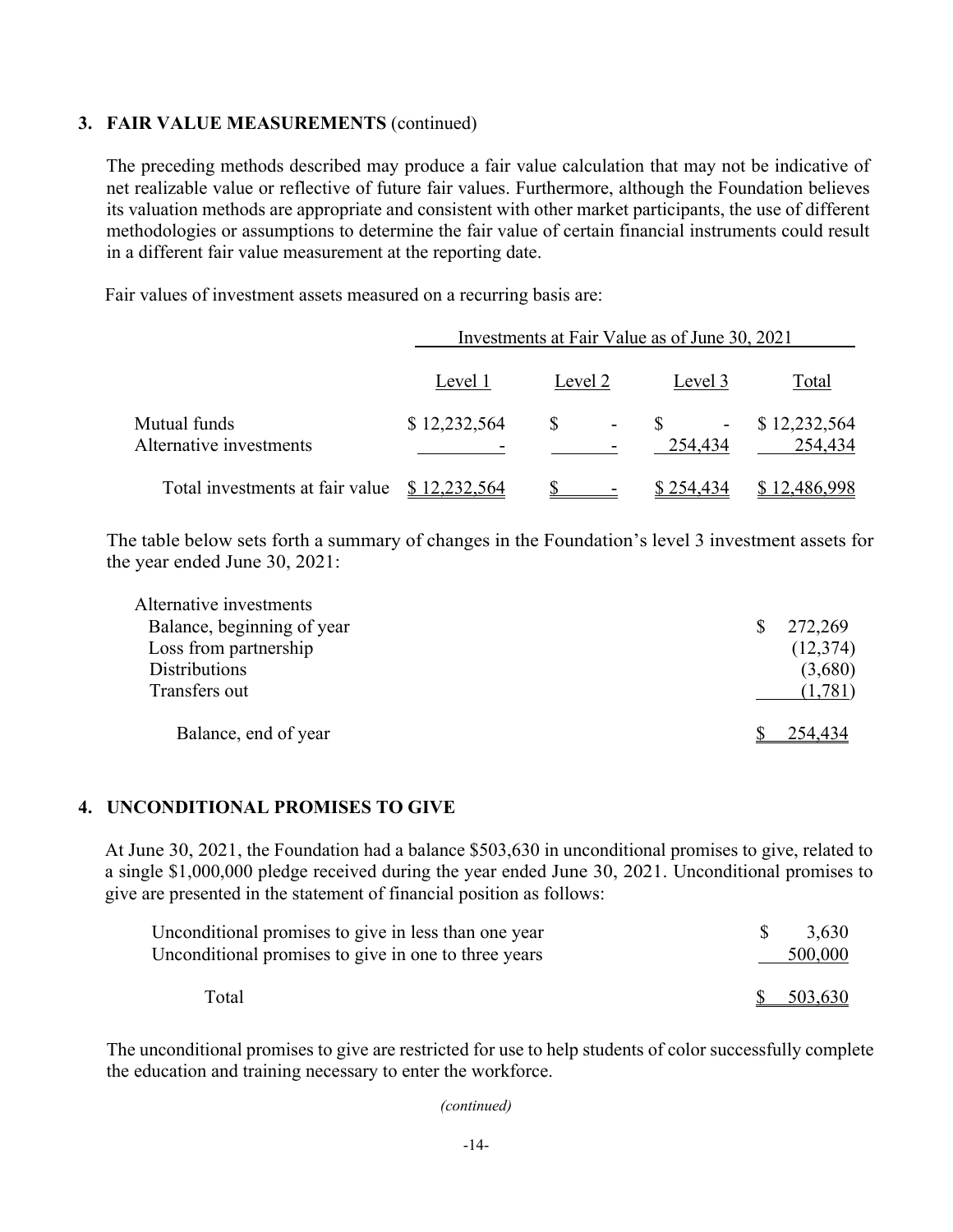## **5. PROPERTY AND EQUIPMENT**

Property and equipment consist of the following at June 30, 2021:

| Office furniture and equipment | 19,262    |
|--------------------------------|-----------|
| Less accumulated depreciation  | (12, 828) |
| Property and equipment, net    |           |

# **6. NOTE PAYABLE – PAYCHECK PROTECTION PROGRAM**

On May 27, 2020, the Foundation qualified for and received a loan pursuant to the Paycheck Protection Program (the "PPP"), a program implemented by the U.S. Small Business Administration ("SBA") under the Coronavirus Aid, Relief, and Economic Security Act, from a qualified lender for an aggregate principal amount of \$61,600. Subsequent to the receipt of the proceeds, the loan was recalculated, and it was determined the authorized loan amount was \$41,534. As a result, \$20,066 was returned as a payment on June 17, 2020.

During the year ended June 30, 2021, the Foundation successfully applied for forgiveness of the loan. The Foundation received forgiveness of \$61,779 (including accrued interest), which was recorded as revenue for the year ended June 30, 2021. Additionally, the Foundation was refunded the payment made in the prior year in the amount of \$20,066 upon forgiveness of the full PPP loan amount.

# **7. NET ASSETS WITHOUT DONOR RESTRICTIONS**

The Foundation's board has designated two endowments totaling \$277,493 at June 30, 2021. The principal of this designation is invested and the earnings of the funds can be allocated to support the Foundation as directed by the board.

Net assets without donor restrictions are for the following purposes as of June 30, 2021:

| Available for operations<br>Board-designated endowment | 485,540<br>277,493 |
|--------------------------------------------------------|--------------------|
| Total                                                  |                    |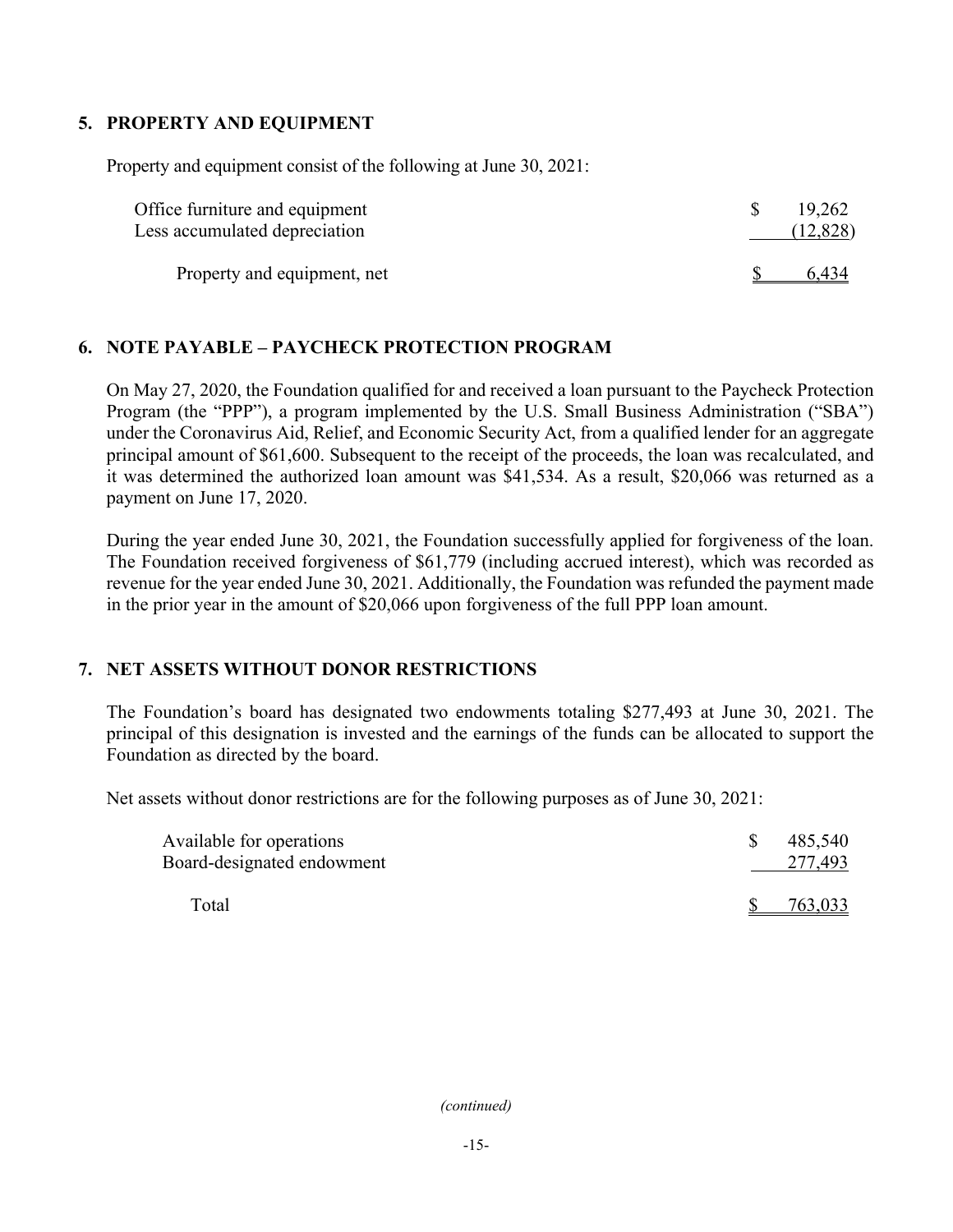#### **8. NET ASSETS WITH DONOR RESTRICTIONS**

|                     | Beginning<br>Balance | Contributions and Investment<br><b>Special Events</b> | Gain        | Releases and<br>Transfers | Ending<br>Balance |
|---------------------|----------------------|-------------------------------------------------------|-------------|---------------------------|-------------------|
| Scholarships        | 963,610<br>\$        | 104,385                                               | \$1,254,040 | (232, 416)<br>\$          | \$2,089,619       |
| Programs            | 367,001              | 3,685,847                                             |             | (96, 493)                 | 3,956,355         |
| College programs    | 18,067               | -                                                     |             | (6,137)                   | 11,930            |
| Foundation programs | 8,841                | (1,765)                                               |             | (1,000)                   | 6,076             |
| <b>Sports</b>       | 152,919              | 166,348                                               |             | (83, 341)                 | 235,926           |
| Total               | \$1,510,438          | \$3,954,815                                           | \$1,254,040 | (419, 387)                | \$6,299,906       |

Net assets with donor time/purpose restrictions activity for the year ended June 30, 2021, consists of:

## **9. ENDOWMENT FUNDS**

The Foundation's endowments consist of several individual funds established under donor restriction for a variety of purposes. As required by accounting principles generally accepted in the United States of America, net assets associated with the endowment funds are classified and reported based on the existence or absence of donor-imposed restrictions.

The board of directors of the Foundation complies with the Uniform Prudent Management of Institutional Funds Act ("UPMIFA") as adopted by the state of Arizona with a focus on growth of such funds as well as the preservation of the value of the gift absent explicit donor stipulations to the contrary. The Foundation classifies as net assets with donor restrictions (permanent endowment), (a) the original value of gifts donated to the permanent endowment, (b) the original value of subsequent gifts to the permanent endowment, and (c) accumulations to the permanent endowment made in accordance with the direction of the applicable donor gift instrument at the time the accumulation is added to the fund. The remaining portion, if any, of the donor-restricted endowment fund that is not classified in net assets with donor restrictions (permanent endowment) is classified as net assets with donor restrictions (specific purpose) assets until those amounts are appropriated for expenditure by the Foundation in a manner consistent with the standard of prudence prescribed by the UPMIFA. In accordance with UPMIFA, the Foundation considers, if relevant, the following factors in making a determination to appropriate or accumulate donor-restricted endowment funds: (1) the duration and preservation of the funds, (2) the purposes of the donor-restricted endowment funds, (3) general economic conditions, (4) the possible effect of inflation and deflation, (5) the expected total return from income and the appreciation of investments, (6) other resources of the Foundation and (7) the Foundation's investment policies.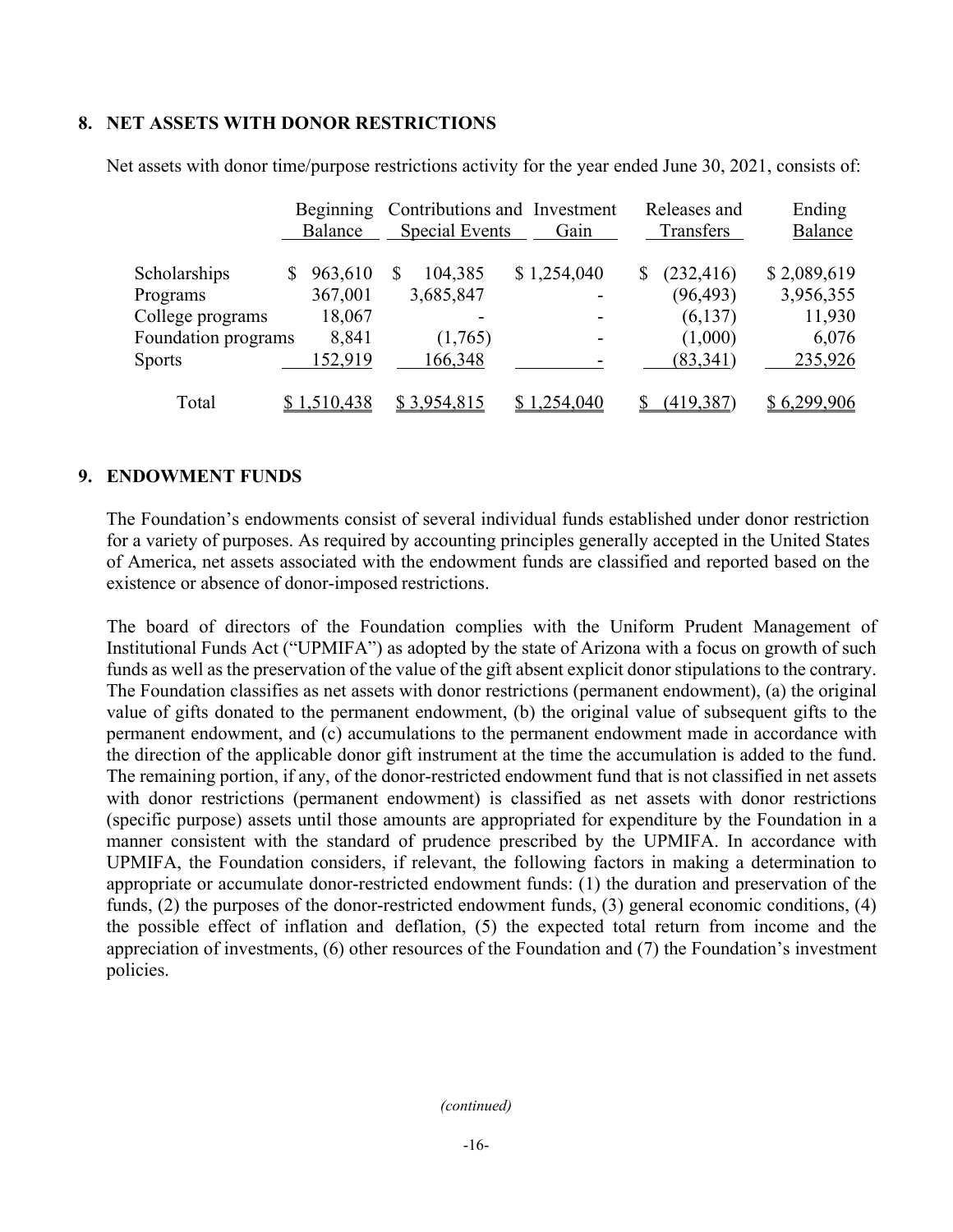# **9. ENDOWMENT FUNDS** (continued)

# Funds with Deficiencies

From time to time, the fair value of assets associated with individual donor-restricted endowment funds may fall below the level that the donor requires the Foundation to retain as a fund of perpetual duration. There were no deficiencies of this nature to be reported as of June 30, 2021.

# Transfers

During the year ending June 30, 2021, the Foundation performed a review of its endowments and determined that some amounts were improperly classified as restricted in perpetuity and should instead be classified as restricted by specified purpose or board-designated endowments. The transfer was a reclassification between net asset classifications and did not have an impact on the total net assets balance.

# Return Objectives and Risk Parameters

The Foundation has adopted investment policies for endowment assets that attempt to provide a predictable stream of funding to programs supported by its endowment while seeking to maintain the purchasing power of the endowment assets. Endowment assets include those assets of donor- restricted funds that the Foundation must hold in perpetuity or for a donor-specified period(s). Under this policy, as approved by the board of directors, the endowment assets are invested in a manner that is intended to produce an overall annualized total return above a customized index comprised of market indexes weighted by the strategic asset allocation of the portfolio. These expected returns are to be calculated after the deduction of advisory and money management fees, transaction costs and custodial fees.

# Investment Strategies

To satisfy its long-term rate-of-return objectives, the Foundation relies on a total return strategy in which investment returns are achieved through both capital appreciation (realized and unrealized) and current yield (interest and dividends). The Foundation targets a diversified asset allocation that places a greater emphasis on equity-based investments to achieve its long-term return objectives within prudent risk constraints, however, interest-generating investments such as bond portfolios have also been utilized.

# Continued Spending Policies

The Foundation's spending policy allows the board of directors, each April, to establish the endowment distribution plan for the upcoming academic year by determining a distribution rate on endowment accounts. The endowment distribution plan is a budgeted allocation that commences on July 1 and concludes on June 30 of each year. The allocation for each endowment is calculated by applying the distribution rate to a twelve-quarter rolling average of the March 31 market values of the endowment accounts. The endowment principal will not be used to fund the distribution plan; only the current year and/or prior years' accumulated earnings of endowment funds will be expended.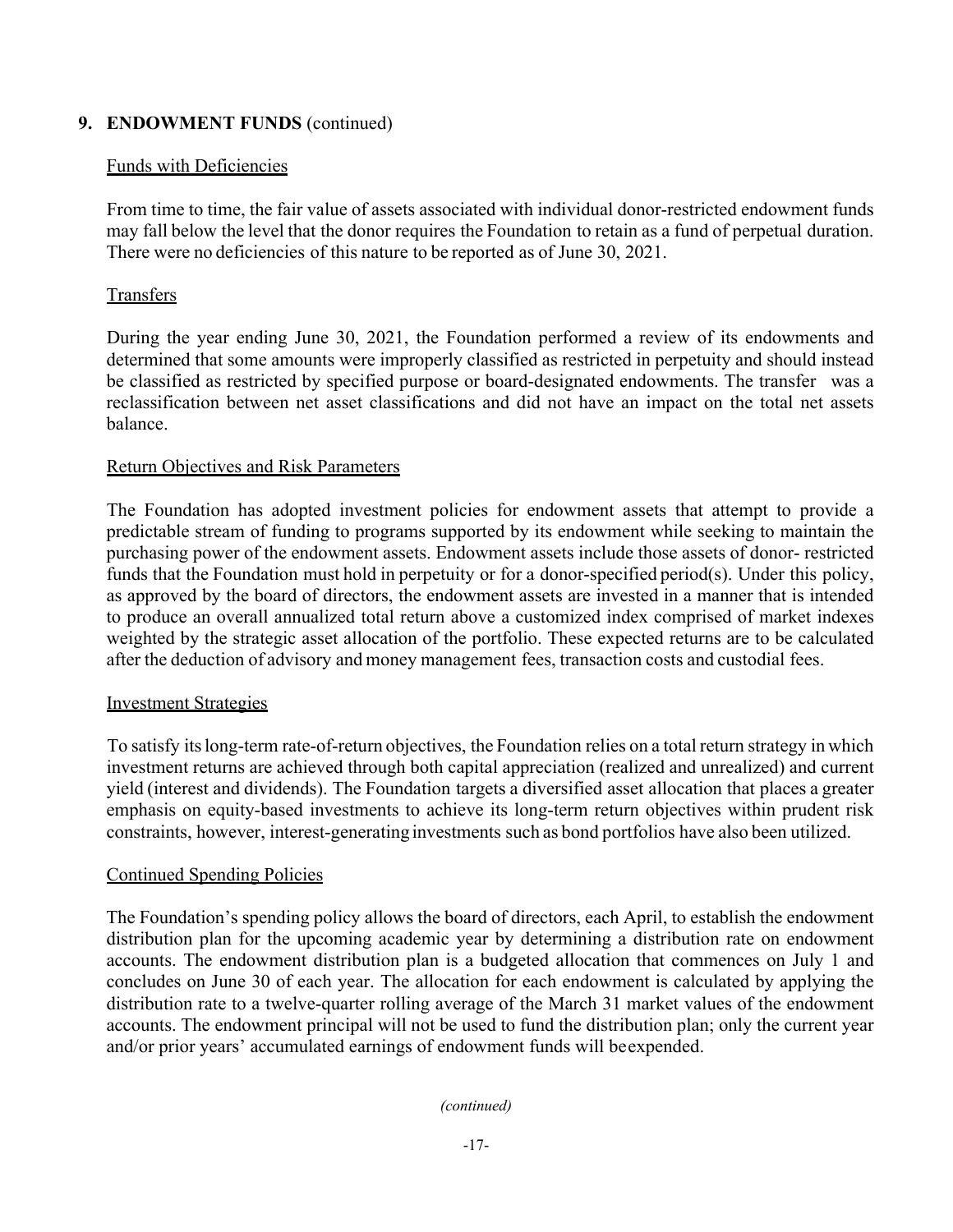# **9. ENDOWMENT FUNDS** (continued)

Endowment net assets at June 30, 2021 are comprised of:

|                      |               | With Donor<br>Restrictions | With Donor<br>Restrictions |
|----------------------|---------------|----------------------------|----------------------------|
|                      | Without Donor | Specified                  | Permanent                  |
|                      | Restrictions  | Purpose                    | Endowment                  |
| Non-endowment assets | 277.493       | \$1,540,114                | \$5,763,442                |

Changes in endowment net assets for the year ended June 30, 2021 are:

|                                                                                                | <b>Without Donor</b><br>Restrictions | <b>With Donor</b><br>Restrictions<br>Specified<br>Purpose | <b>With Donor</b><br>Restrictions<br>Permanent<br>Endowment |
|------------------------------------------------------------------------------------------------|--------------------------------------|-----------------------------------------------------------|-------------------------------------------------------------|
| Endowment net assets, beginning of year<br>Contributions<br>Investment gain<br>Other transfers | \$<br>273,814<br>3,679               | 353,370<br>\$<br>3,150<br>1,254,040<br>25,620             | \$5,549,611<br>108,476<br>105,355                           |
| Appropriation of endowment assets<br>for expenditure                                           |                                      | (96,066)                                                  |                                                             |
| Endowment net assets, end of year                                                              | 277,493                              | 1,540,114                                                 | \$5,763,442                                                 |

The net assets with donor restrictions for specified purposes are related to and included with scholarship activity in Note 8.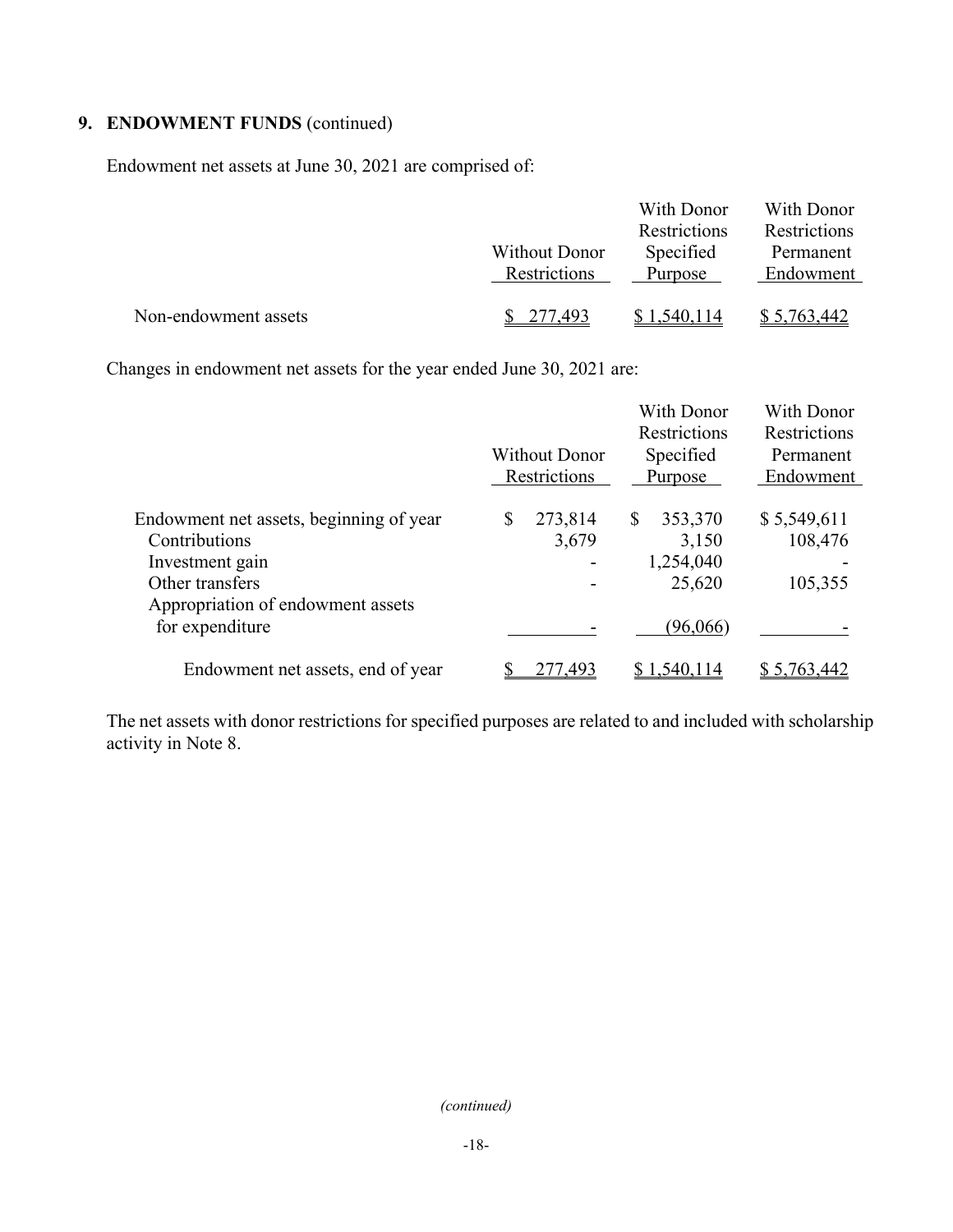#### **9. ENDOWMENT FUNDS** (continued)

Net assets with perpetual donor restrictions at June 30, 2021, consists of endowment funds for the following purposes:

| Health profession                    | \$1,931,285 |
|--------------------------------------|-------------|
| Any field of study                   | 1,853,263   |
| Applied technology                   | 624,867     |
| Program support                      | 609,198     |
| Arts                                 | 437,153     |
| Social & behavioral sciences         | 123,980     |
| <b>Business</b>                      | 64,952      |
| Public safety and emergency services | 53,411      |
| Communication                        | 42,233      |
| Science or math                      | 23,100      |
| Total                                | 5,763,442   |

#### **10. IN-KIND CONTRIBUTIONS**

In-kind contributions received from the College consist of personnel and other operating costs to support Foundation operations and are valued at fair market value. No in-kind contributions were received from the College for the year ending June 30, 2021. Other in-kind contributions consist of equipment and supplies that can be used in the operations and/or teaching programs of the College. The donated goods and equipment are recorded at estimated fair market value at the date of gift. During the year ended June 30, 2021, in-kind gifts of \$16,040 were transferred to the College to be used for operations or teaching programs.

#### **11. SPECIAL EVENTS**

Special event activity for the year ended June 30, 2021, consists of:

|                                                                                                             | Revenue                             | Expenses     | Net Revenue<br>(Expense)        |
|-------------------------------------------------------------------------------------------------------------|-------------------------------------|--------------|---------------------------------|
| Rev It Up<br>Radio Christmas Carol Theater Production<br>Video Volumes Theater Production<br>Show Tell Give | 11,500<br>S<br>1,705<br>1,140<br>50 | 16,160<br>S. | (4,660)<br>1,705<br>1,140<br>50 |
| Total                                                                                                       | 14.395                              | 16.160       | 765                             |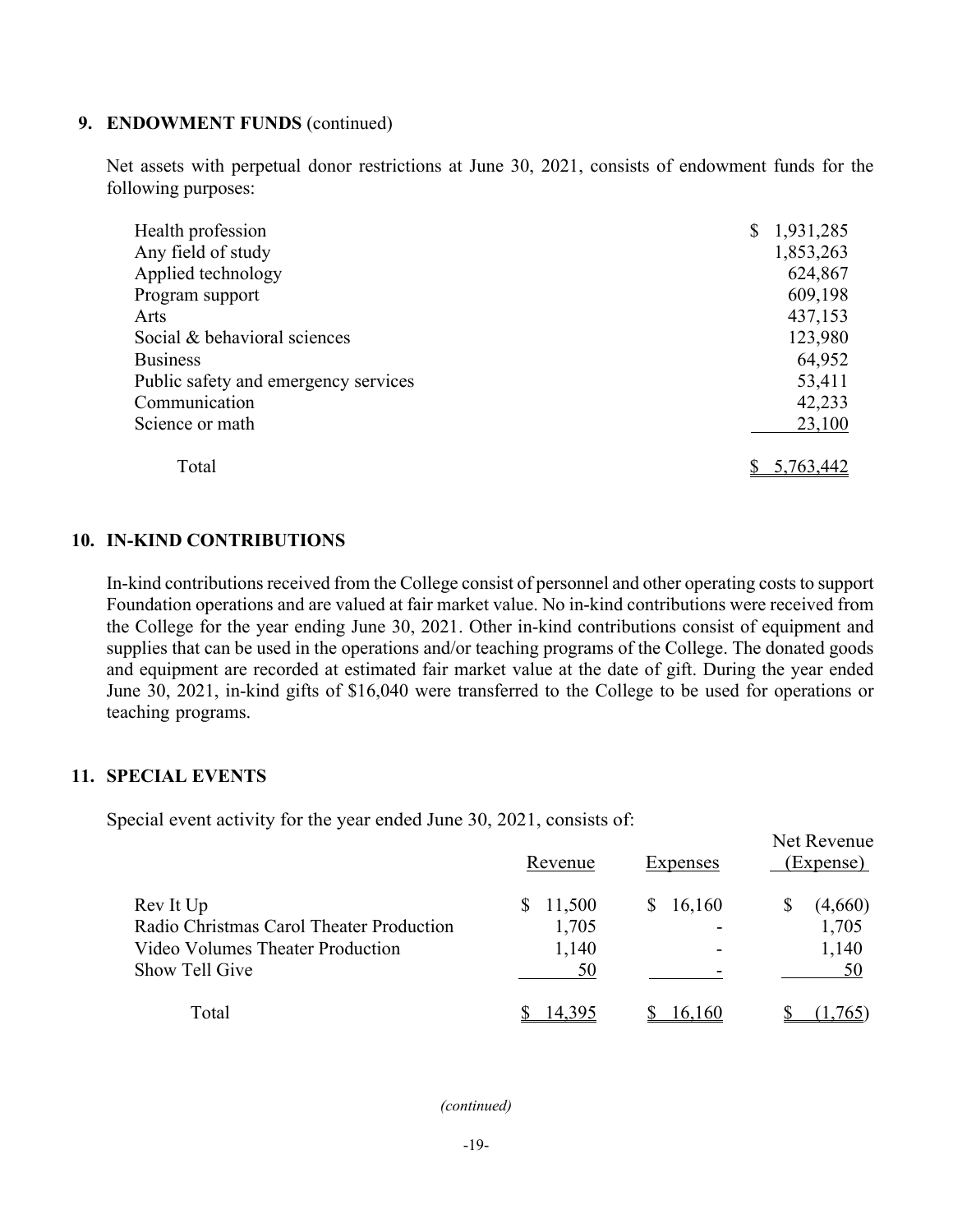# **12. RELATED PARTY TRANSACTIONS**

On October 1, 2017, the Foundation commenced a service agreement contract with the College that expires on June 30, 2022. The agreement is intended for the Foundation to provide the following services to the College: fundraising, program development and other activities. During the year ended June 30, 2021, the College paid \$600,000 per a services agreement contract, to the Foundation.

During the year ended June 30, 2021, the Foundation paid \$159,267 in scholarships and \$75,281 in other expenses to the College. Additionally, in-kind gifts of \$16,040 were transferred to the College to be used for operations or teaching programs.

During the year ended June 30, 2017, the Foundation and College entered into a lease agreement in which the Foundation agreed to pay \$952 monthly for the right to occupy office space at the College's Direct Office location. In an amendment to the agreement dated July 12, 2021, the lease was extended until July 2022. During the year ended June 30, 2021, the Foundation paid \$5,183 in rent payments to the College. The College waived payments for a number of months, during which the Foundation's employees worked remotely. The Foundation expects to pay \$11,424 to the College during the year ended June 30, 2022.

# **13. COMMITMENTS AND CONTINGENCIES**

During the year ended June 30, 2020, the World Health Organization declared the novel coronavirus ("COVID-19") outbreak a public health emergency. The extent to which the COVID-19 pandemic will impact the Agency's business, results of operations and financial condition will depend on future developments, which are highly uncertain and cannot be predicted, including, but not limited to the duration, spread, severity, and impact of the COVID-19 pandemic, the effects of the COVID-19 pandemic on the Foundation's donors, suppliers, and vendors and the remedial actions and stimulus measures adopted by local and federal government, and to what extent normal economic and operating conditions can resume. Even after the COVID-19 pandemic has subsided, the Foundation may continue to experience adverse impacts to its operations as a result of any economic recession or depression that has occurred or may occur in the future. While the closures and limitations are expected to be temporary, the duration of the disruption and related financial impact, cannot be estimated at this time. Should the closures continue for an extended period of time or should the effects of the coronavirus continue to spread, the impact could have a material adverse effect on the Foundation's financial position, results of operations and cash flow.